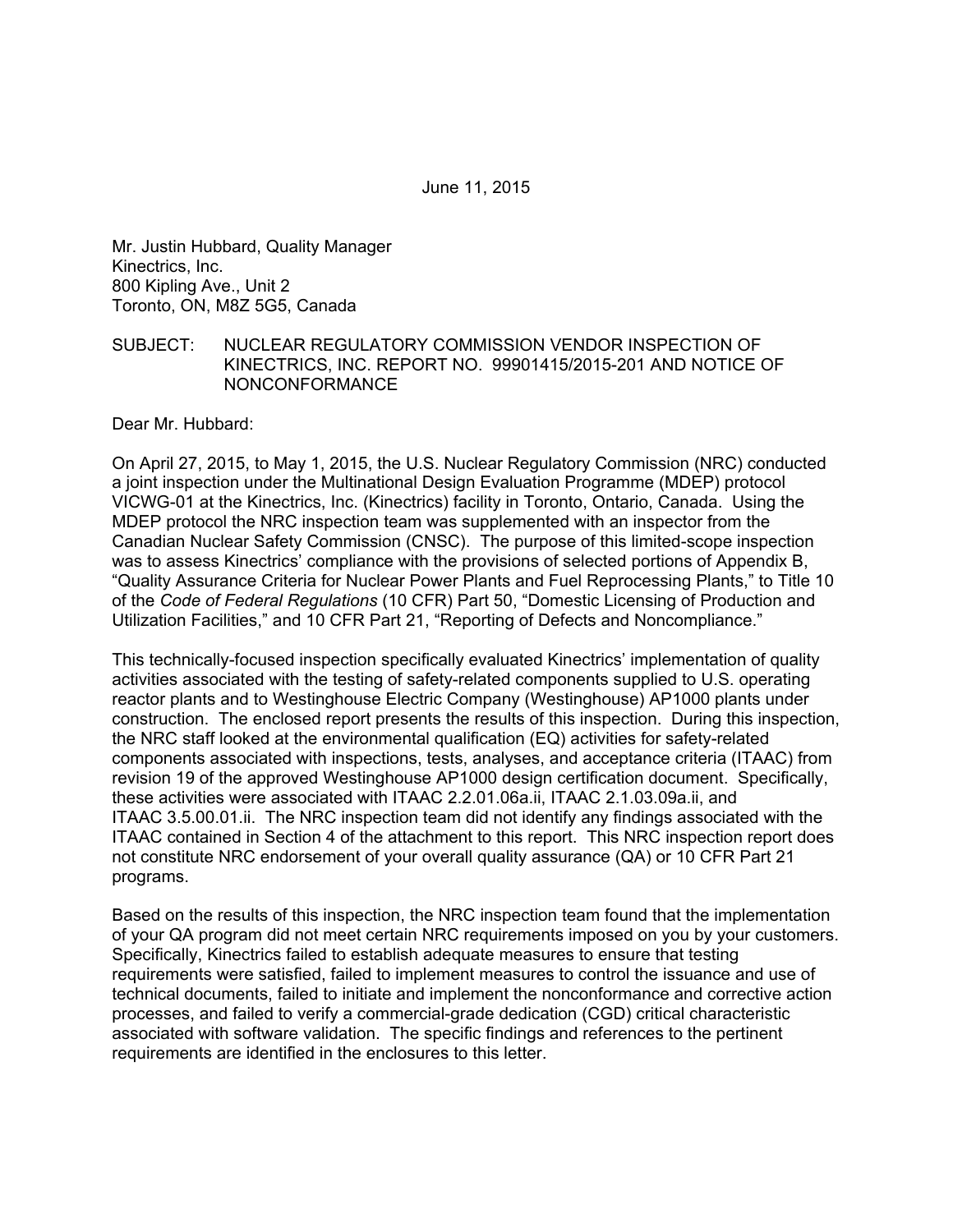J. Hubbard - 2 -

Please provide a written statement or explanation within 30 days from the date of this letter in accordance with the instructions specified in the enclosed Notice of Nonconformance (NON). We will consider extending the response time if you show good cause for us to do so.

In accordance with 10 CFR 2.390 of the NRC's "Rules of Practice," a copy of this letter, its enclosure(s), and your response will be made available electronically for public inspection in the NRC Public Document Room or from the NRC's document system (ADAMS), accessible at http://www.nrc.gov/reading-rm/adams.html. To the extent possible, your response, (if applicable), should not include any personal privacy, proprietary, or safeguards information so that it can be made available to the Public without redaction. If personal privacy or proprietary information is necessary to provide an acceptable response, then please provide a bracketed copy of your response that identifies the information that should be protected and a redacted copy of your response that deletes such information. If you request that such material is withheld from public disclosure, you must specifically identify the portions of your response that you seek to have withheld and provide in detail the bases for your claim (e.g., explain why the disclosure of information will create an unwarranted invasion of personal privacy or provide the information required by 10 CFR 2.390(b) to support a request for withholding confidential commercial or financial information).

Sincerely,

*/RA/* 

Richard A. Rasmussen, Chief Electrical Vendor Inspection Branch Division of Construction Inspection and Operational Programs Office of New Reactors

Docket No.: 99901415

Enclosures:

- 1. Notice of Nonconformance
- 2. Inspection Report 99901415/2015-201 and Attachment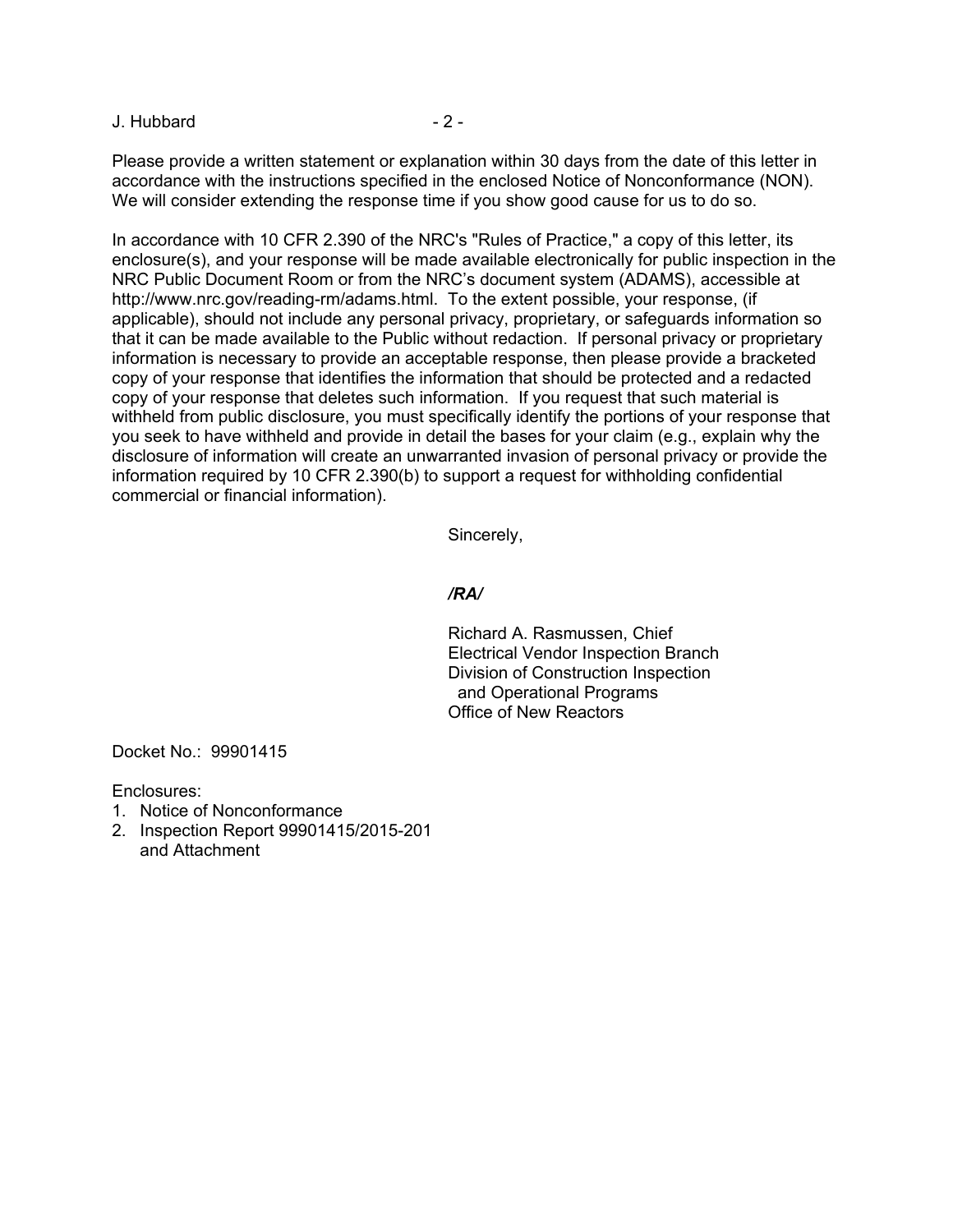#### $J.$  Hubbard  $-2$  -

Please provide a written statement or explanation within 30 days from the date of this letter in accordance with the instructions specified in the enclosed Notice of Nonconformance (NON). We will consider extending the response time if you show good cause for us to do so.

In accordance with 10 CFR 2.390 of the NRC's "Rules of Practice," a copy of this letter, its enclosure(s), and your response will be made available electronically for public inspection in the NRC Public Document Room or from the NRC's document system (ADAMS), accessible at http://www.nrc.gov/reading-rm/adams.html. To the extent possible, your response, (if applicable), should not include any personal privacy, proprietary, or safeguards information so that it can be made available to the Public without redaction. If personal privacy or proprietary information is necessary to provide an acceptable response, then please provide a bracketed copy of your response that identifies the information that should be protected and a redacted copy of your response that deletes such information. If you request that such material is withheld from public disclosure, you must specifically identify the portions of your response that you seek to have withheld and provide in detail the bases for your claim (e.g., explain why the disclosure of information will create an unwarranted invasion of personal privacy or provide the information required by 10 CFR 2.390(b) to support a request for withholding confidential commercial or financial information).

Sincerely,

## */RA/*

Richard A. Rasmussen, Chief Electrical Vendor Inspection Branch Division of Construction Inspection and Operational Programs Office of New Reactors

Docket No.: 99901415

Enclosures:

- 1. Notice of Nonconformance
- 2. Inspection Report 99901415/2015-201 and Attachment

DISTRIBUTION: ASakadales EMiller DAyres RHall KKavanagh ERoach Paul.Wong@cnsc-ccsn.gc.ca justin.hubbard@kinectrics.com AP1000 CONTACTS NRO\_DCIP\_Distribution

|                        | <b>ADAMS Accession No.: ML15148A419</b> |               | *Concurred via email | <b>NRO-002</b>  |  |
|------------------------|-----------------------------------------|---------------|----------------------|-----------------|--|
| <b>OFFICE</b>          | NRO/DCIP/EVIB                           | <b>CNSC</b>   | NRO/DCIP/EVIB        | NRO/DCIP/EVIB   |  |
| <b>NAME</b>            | GLipscomb                               | PWong*        | ARamirez*            | <b>JJimenez</b> |  |
| <b>DATE</b>            | 05/28/2015                              | 05/29/2015    | 06/02/2015           | 05/29/2015      |  |
| <b>OFFICE</b>          | RII/DCI/CIB1                            | NRO/DCIP/IGCB | NRO/DCIP             | NRO/DCIP/EVIB   |  |
| <b>NAME</b>            | AMatos-Marin*                           | BAnderson*    | TFrve*               | RRasmussen      |  |
| <b>DATE</b>            | 06/02/2015                              | 06/01/2015    | 05/29/2015           | 06/11/2015      |  |
| ------ ----<br>------- |                                         |               |                      |                 |  |

**OFFICIAL RECORD COPY**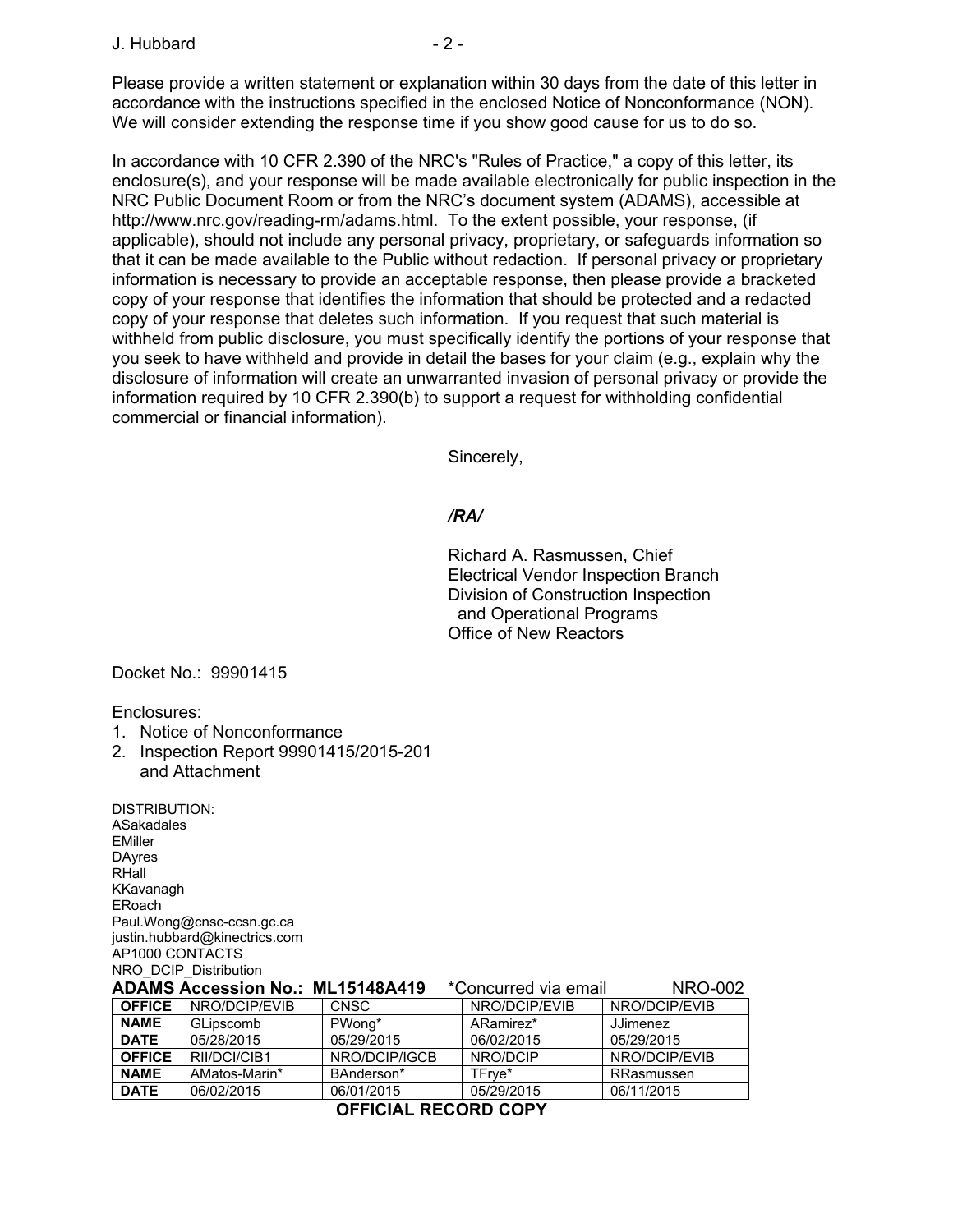#### **NOTICE OF NONCONFORMANCE**

Kinectrics, Inc. Docket No.: 99901415 800 Kipling Ave., Unit 2 **Report Number: 2015-201** Toronto, ON, M8Z 5G5, Canada

Based on the results of a Nuclear Regulatory Commission (NRC) inspection conducted at Kinectrics Inc.'s (Kinectrics) facility in Toronto, Ontario, Canada, on April 27, 2015, through May 1, 2015, certain activities were not conducted in accordance with NRC requirements which were contractually imposed on Kinectrics by NRC licensees:

A. Criterion XI, "Test Control," of Appendix B, Title 10 of the *Code of Federal Regulations* (10 CFR) Part 50, states, in part, "A test program shall be established to assure that all testing required to demonstrate that structures, systems, and components will perform satisfactorily in service is identified and performed in accordance with written test procedures which incorporate the requirements and acceptance limits contained in applicable design documents."

Criterion VI, "Document Control" of Appendix B, 10 CFR Part 50, states, in part, "Measures shall be established to control the issuance of documents, such as instructions, procedures, and drawings, including changes thereto, which prescribe all activities affecting quality. These measures shall assure that documents, including changes, are reviewed for adequacy and approved for release by authorized personnel and are distributed to and used at the location where the prescribed activity is performed."

Section 11.3 of Kinectrics 10 CFR Part 50 Appendix B Quality Assurance Manual (QAM), Revision I, dated March 6, 2015, states, in part, "Characteristics to be tested and test methods to be employed shall be specified. Test procedures shall reference or contain acceptance and/or rejection criteria from applicable design or purchasing documents. Testing shall be performed in accordance with written and approved procedures under suitable environmental conditions."

Section 6.4 of Kinectrics QAM, Revision I, dated March 6, 2015, states, in part, "Internally developed final technical documents shall be reviewed and approved prior to release."

Section 5.1 of Kinectrics Operating Procedure (OP) 5-6, "Control & Identification of Technical Documents," Revision 8, dated November 30, 2010, states, in part, "ensure that documents received a review and approval prior use and ensure that the documents are clearly marked DRAFT and are signed by author prior circulation."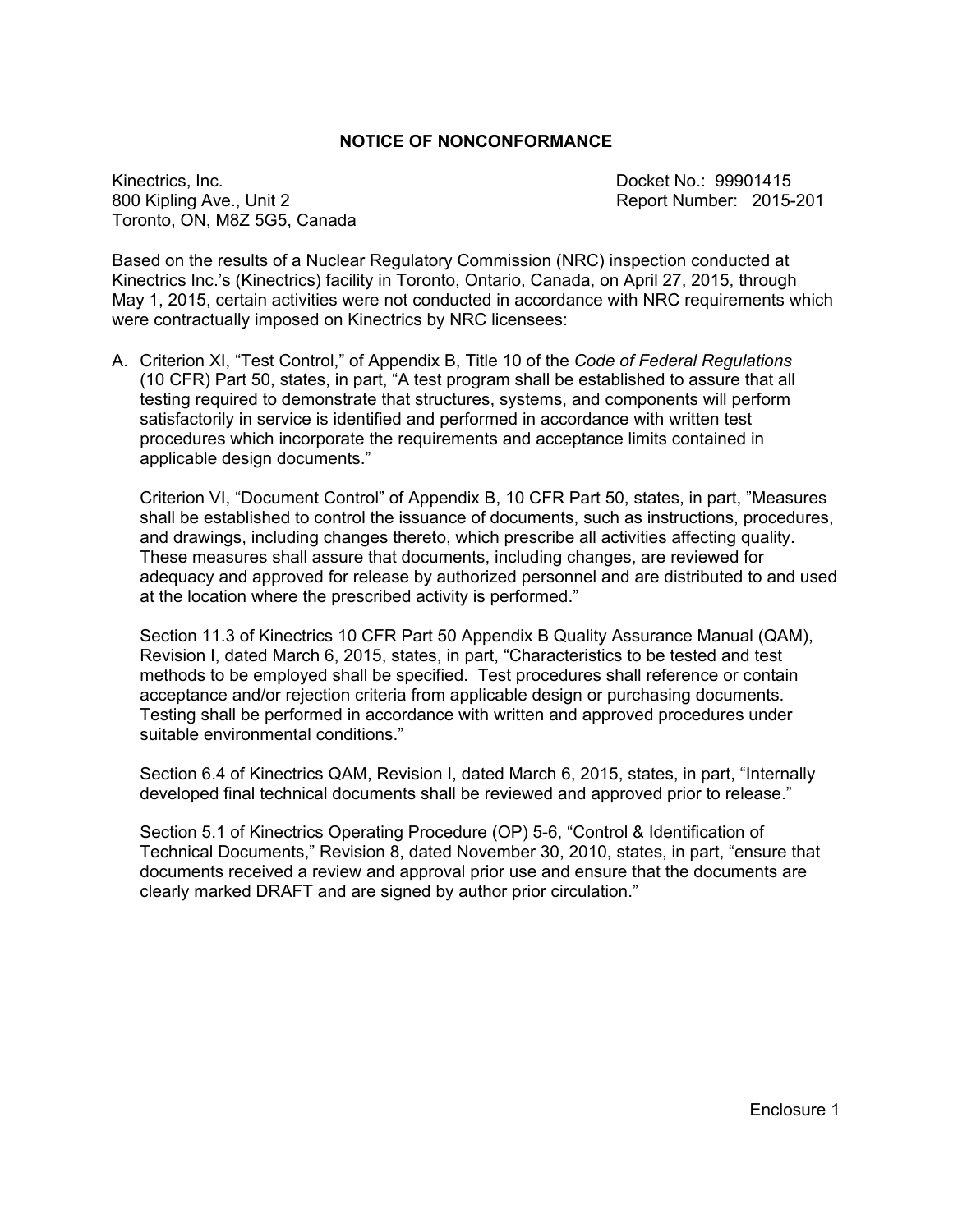Contrary to the above, as of May 1, 2015, Kinectrics failed to establish adequate measures to ensure that testing requirements were satisfied in accordance with written test plan procedures, and failed to implement measures to control the issuance and use of technical documents, which prescribe activities affecting quality. Specifically, Kinectrics failed to ensure that the design basis accident (DBA) requirements (i.e. high humidity and containment temperature) for two Duke Nuclear LLC purchase orders (POs) were appropriately translated into test plan K-015963-PSWI-004 R01, qualification report K-015963-RP-004, and associated certificates of conformance (CoC). Furthermore, Kinectrics failed to ensure that all the tests were completed, reviewed, and approved by quality assurance personnel prior to the issuance of the CoCs, which referenced an unapproved qualification report.

This issue has been identified as Nonconformance 99901415/2015-201-01.

B. Criterion XV, "Nonconforming Materials, Parts, or Components," of Appendix B, to 10 CFR Part 50, states, in part, that, "Measures shall be established to control materials, parts, or components which do not conform to requirements in order to prevent their inadvertent use or installation."

Criterion XVI, "Corrective Action," of Appendix B to 10 CFR Part 50, states, in part, that, "In the case of significant conditions adverse to quality, the measures shall assure that the cause of the condition is determined and corrective action taken to preclude repetition."

Section 16.1.2 of Kinectrics QAM, Revision I, dated March 6, 2015, states, "Nonconformities will be reported via a Nonconformance report (NCR) that prompts a Corrective Action Report (CAR) if a Significant Condition Adverse to Quality (SCAQ) is identified."

Section 1.2, of Kinectrics operating procedure (OP) 13-1, "Control of Nonconformities," Revision 16, dated August 5, 2014, states that the nonconformity procedure "applies to the identification and disposition of any Kinectrics work found not conforming to requirements, including problems and deficiencies both in product and quality programs."

Section 5.1, of Kinectrics OP 13-1, Revision 16, dated August 5, 2014, states that "Upon identifying a nonconformance, the discovering employee shall initiate a NCR in Intelex."

Contrary to the above, as of May 1, 2015, Kinectrics failed to control materials, parts, or components which do not conform to requirements in order to prevent their inadvertent use or installation, and, in the case of significant conditions adverse to quality, failed to appropriately assure that the cause of the condition was determined and corrective actions were taken to preclude repetition.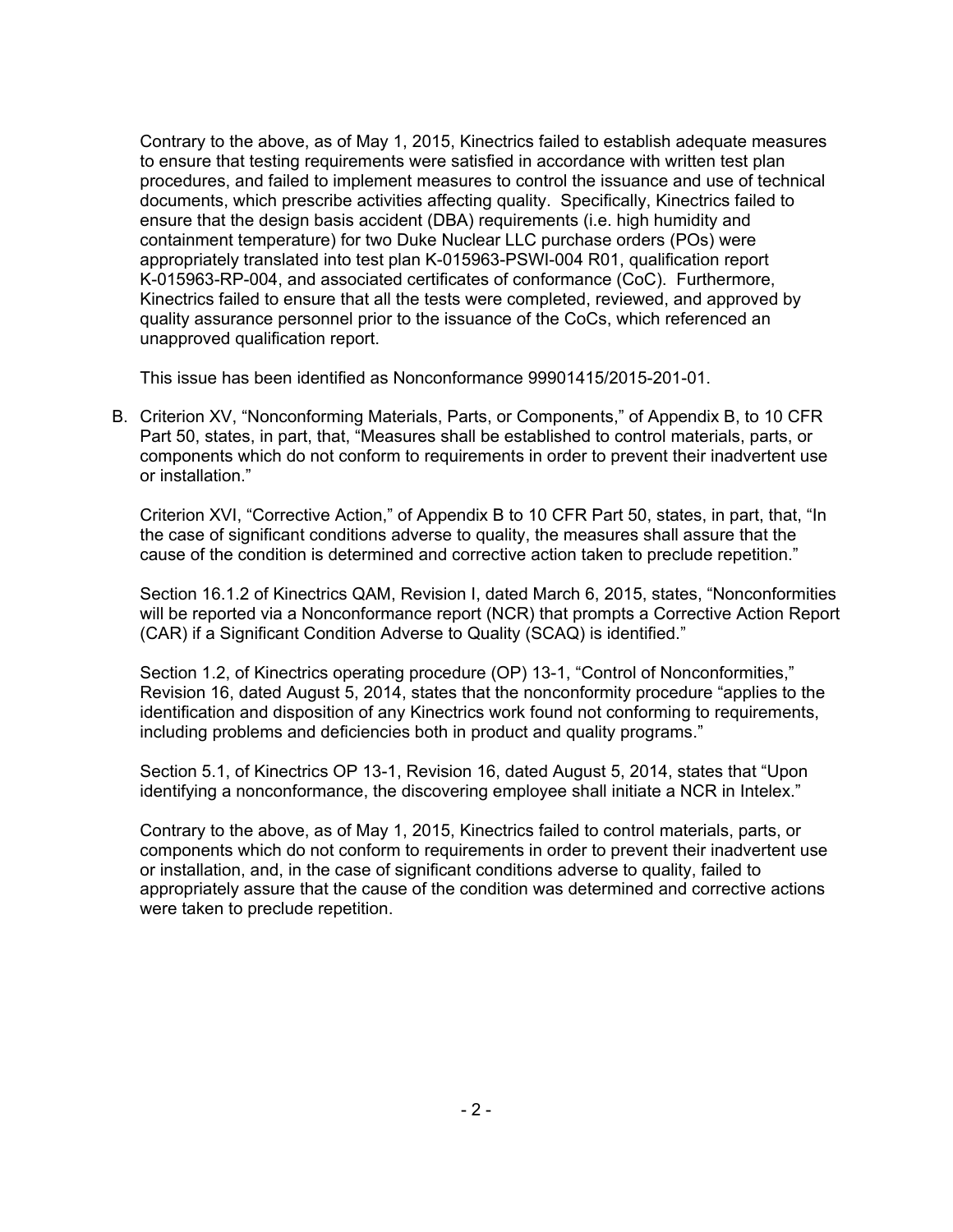Specifically, the NRC inspection team found multiple examples where Kinectrics personnel did not initiate or inadequately completed a NCR; which initiates both the Kinectrics nonconformity and corrective action processes. In addition, the guidance available in Kinectrics' OP was not sufficiently clear to allow employees to recognize which issues should have been characterized as SCAQ and thus take necessary actions to prelude repetition. Examples of these deficiencies were:

- Kinectrics' personnel failed to initiate a NCR relating to two departures from test requirements that occurred on April 13, 2015, during terminal block qualification testing for United Controls International PO 2360-4REV1, Revision 0, dated March 18, 2015: (1) Test temperature exceeded the 300 degrees Celsius calibrated range of the measuring thermocouples on multiple occasions, and (2) Test voltage dropped below the required 850 volt dc on multiple occasions.
- Kinectrics' personnel failed to initiate a NCR or CAR relating to the 2012 NRC inspection Notice of Nonconformance which identified two deficiencies related to the dedication of commercial molded case circuit breakers: (1) Nonconformance 99901415/2012-201-03 for failure to appropriately verify the adequacy of certain circuit breaker design features, and (2) Nonconformance 99901415/2012-201-04 for failure to take appropriate corrective and preventive measures in establishing the authenticity and traceability of the circuit breakers.
- Kinectrics preventive measures in response to NRC Nonconformance 99901415/2012-201-04, a finding relating to establishing the authenticity and traceability of commercial molded case circuit breakers, addressed the procurement from Tiger Controls. However it failed to show evidence that personnel made a determination of significance (e.g. if the issue was a SCAQ). Kinectrics failed to demonstrate if they should have addressed the generic case of establishing authenticity by verifying component traceability to the original equipment manufacturer (OEM) for other distributor orders when OEM tests were relied upon as a part of commercial-grade dedication.
- Kinectrics extent of condition failed to identify all customer projects affected by Kinectrics 10 CFR Part 21 report dated June 27, 2014, which related to a potential defect in irradiation services provided by Steris Isomedix. Kinectrics letter to Duke Energy Carolinas, dated June 27, 2014, identified three affected POs, but failed to identify PO 148575 for component qualification and PO 149027 for components.

This issue has been identified as Nonconformance 99901415/2015-201-02.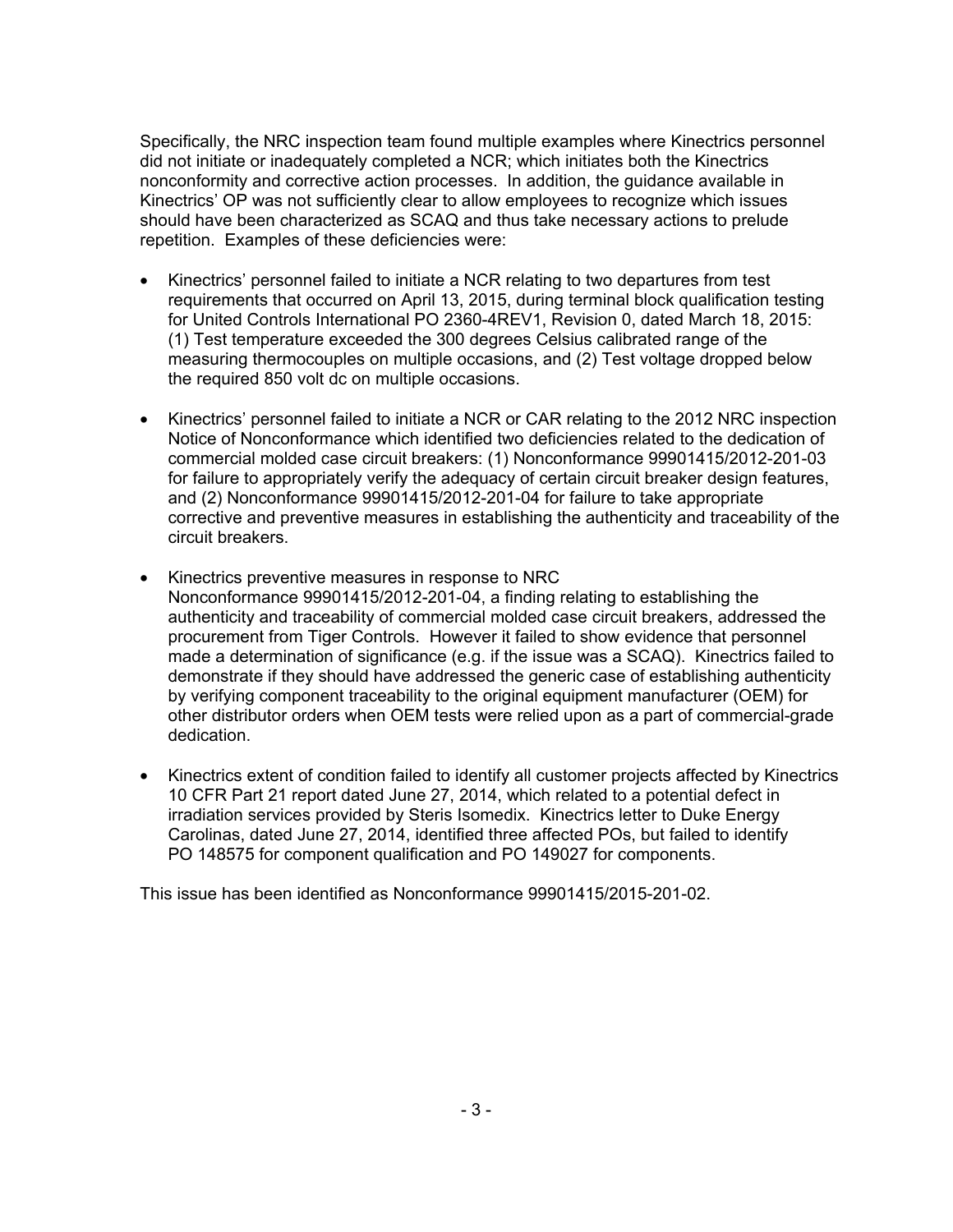C. Criterion III, "Design Control," of Appendix B to 10 CFR Part 50 states, in part, that "Measures shall also be established for the selection and review for suitability of application of materials, parts, equipment, and processes that are essential to the safety-related functions of the structures, systems and components."

Attachment 2, "Surveys of Test and Calibration Service Providers," of Kinectrics Administrative Work Instruction (AWI) 6-4, "Commercial Grade Dedication," Revision 3, dated September 23, 2013, states, in part, that "a standard set of critical characteristics shall be examined within the suppliers program and facilities. These include the supplier measures to control: software if used for processing results is validated."

Contrary to the above, as of May 1, 2015, Kinectrics failed to establish adequate measures for the selection and review for suitability of application of materials that are essential to the safety-related functions of the structures, systems, and components. The NRC inspection team found that Cal-Matrix survey report QA-2014-15 dated July 5, 2014, and Navair survey report QA-2014-11 dated July 25, 2014, did not provide objective evidence of verification of all critical characteristics associated with commercial calibration services for a seismic accelerometer. Specifically, the surveys did not validate supplier controls of processing software used in the calibration of accelerometer number 32286, which was used in AP1000 junction box panel number 1 and 3 qualification for Westinghouse Electric Company (Westinghouse) PO 4500631186.

This issue has been identified as Nonconformance 99901415/2015-201-03.

Please provide a written statement or explanation to the U.S. Nuclear Regulatory Commission, ATTN: Document Control Desk, Washington, DC 20555-0001, with a copy to the Chief, Electrical Vendor Inspection Branch, Division of Construction Inspection and Operational Programs, Office of New Reactors, within 30 days of the date of the letter transmitting this Notice of Nonconformance. This reply should be clearly marked as a "Reply to a Notice of Nonconformance" and should include for each noncompliance: (1) the reason for the noncompliance, or if contested, the basis for disputing the noncompliance; (2) the corrective steps that have been taken and the results achieved; (3) the corrective steps that will be taken to avoid noncompliance; and (4) the date when your corrective action will be completed. Where good cause is shown, the NRC will consider extending the response time.

Because your response will be made available electronically for public inspection in the NRC Public Document Room or from the NRC's Agencywide Documents Access and Management System, which is accessible from the NRC Web site at

http://www.nrc.gov/reading-rm/adams.html, to the extent possible, it should not include any personal privacy, proprietary, or Safeguards Information so that it can be made available to the public without redaction. If personal privacy or proprietary information is necessary to provide an acceptable response, then please provide a bracketed copy of your response that identifies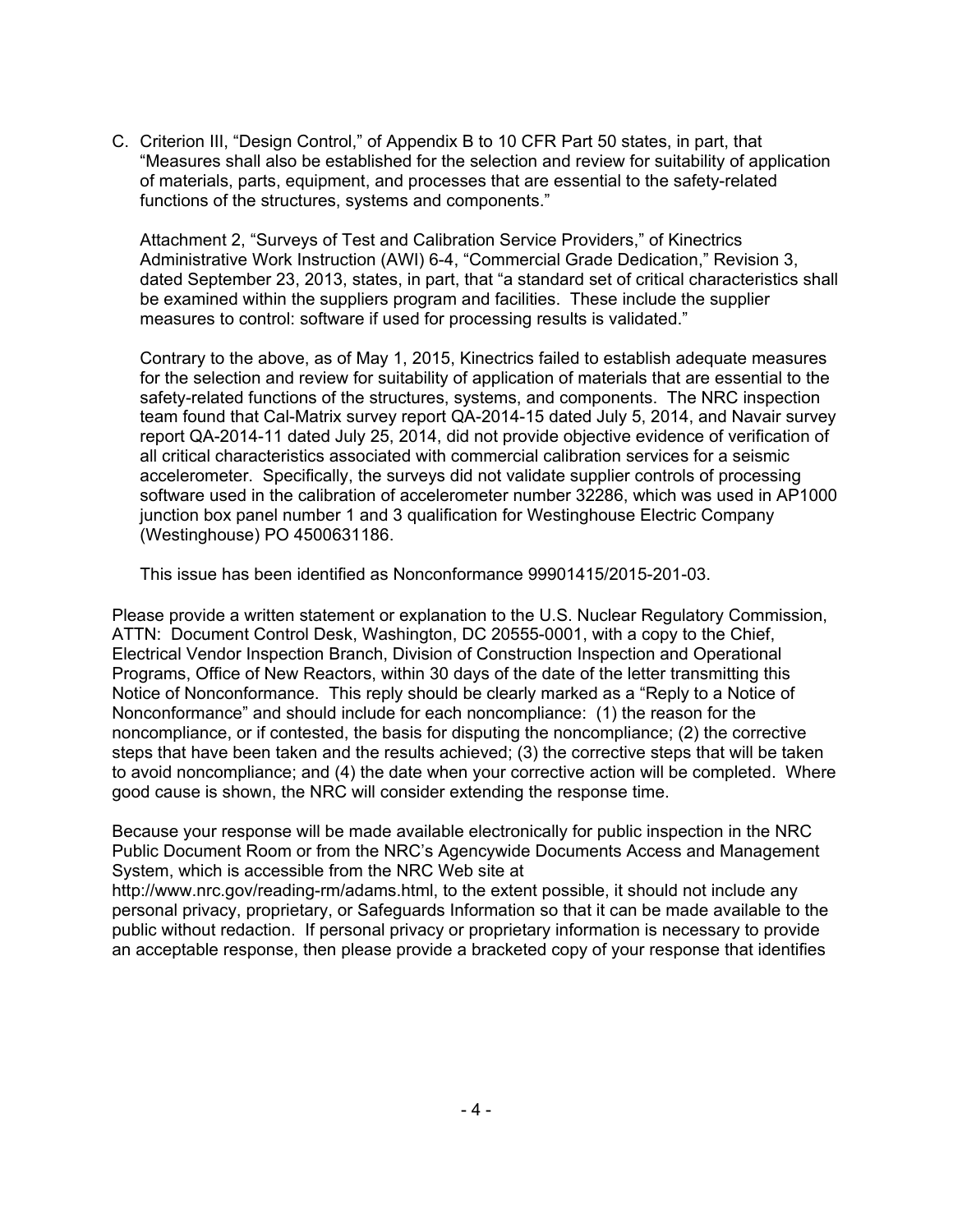the information that should be protected and a redacted copy of your response that deletes such information. If you request that such material be withheld, you must specifically identify the portions of your response that you seek to have withheld and provide in detail the bases for your claim of withholding (e.g., explain why the disclosure of information will create an unwarranted invasion of personal privacy or provide the information required by 10 CFR 2.390(b) to support a request for withholding confidential commercial or financial information). If Safeguards Information is necessary to provide an acceptable response, please provide the level of protection described in 10 CFR 73.21, "Protection of Safeguards Information: Performance Requirements."

Dated this the 11th day of June 2015.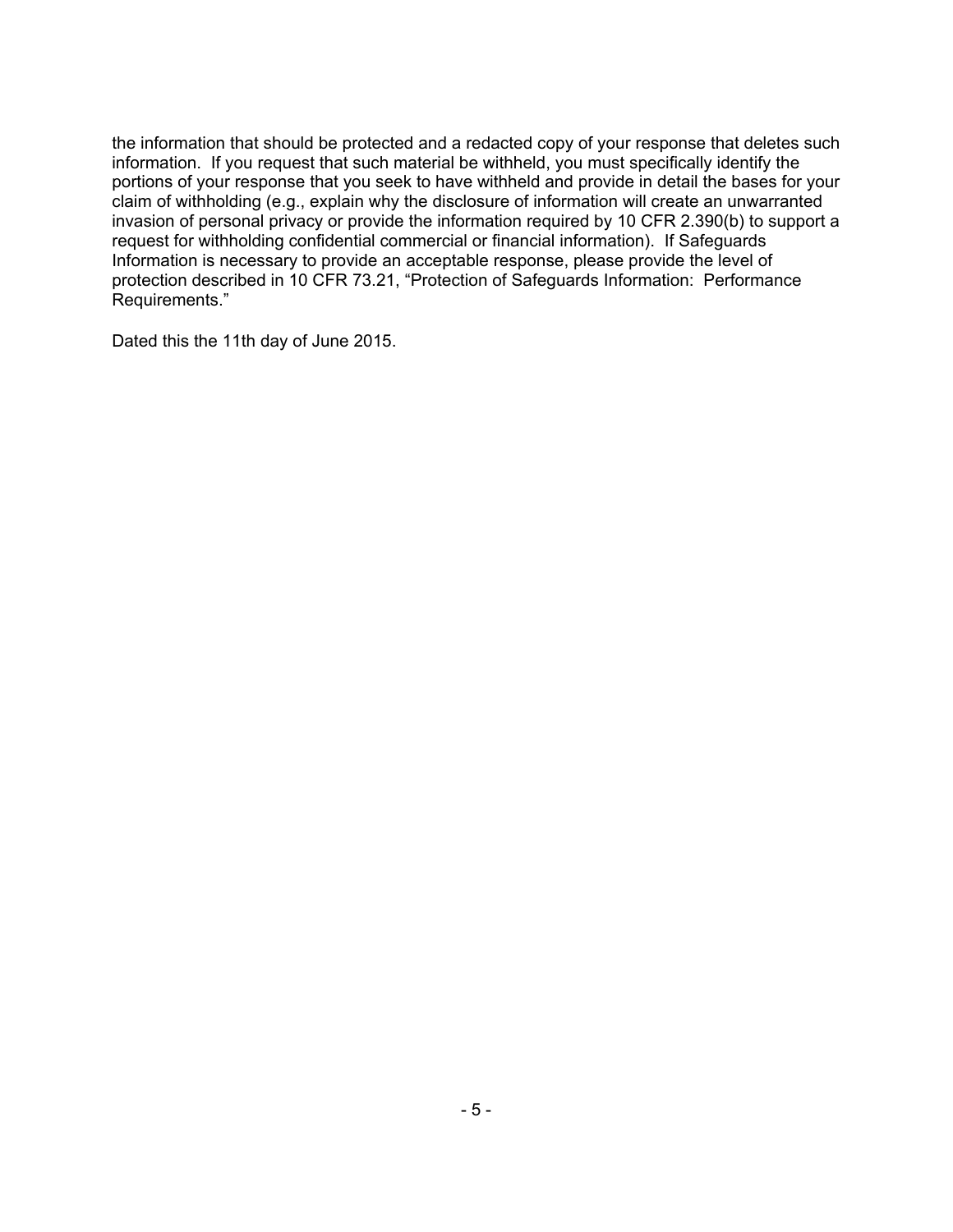#### **U.S. NUCLEAR REGULATORY COMMISSION OFFICE OF NEW REACTORS DIVISION OF CONSTRUCTION INSPECTION AND OPERATIONAL PROGRAMS VENDOR INSPECTION REPORT**

| Vendor Docket No.:                | 99901415                                                                                                                                                                                                                                          |                                                       |  |
|-----------------------------------|---------------------------------------------------------------------------------------------------------------------------------------------------------------------------------------------------------------------------------------------------|-------------------------------------------------------|--|
| Inspection Report No.:            | 99901415/2015-201                                                                                                                                                                                                                                 |                                                       |  |
| Vendor:                           | Kinectrics<br>800 Kipling Ave., Unit 2<br>Toronto, ON, M8Z 5G5, Canada                                                                                                                                                                            |                                                       |  |
| <b>Vendor Contact:</b>            | Mr. Justin Hubbard, Quality Manager<br>justin.hubbard@kinectrics.com<br>(416) 207-6000 Ext. 6137                                                                                                                                                  |                                                       |  |
| <b>Nuclear Industry Activity:</b> | Kinectrics provides safety-related component services for<br>operating power plants and new construction. Kinectrics primarily<br>conducts equipment qualification and component testing for<br>applications both inside and outside containment. |                                                       |  |
| <b>Inspection Dates:</b>          | April 27, 2015 to May 1, 2015                                                                                                                                                                                                                     |                                                       |  |
| <b>Inspection Team Leader:</b>    | George Lipscomb                                                                                                                                                                                                                                   | NRC/NRO/DCIP/EVIB                                     |  |
| Inspectors:                       | Jose Jimenez<br>Annie Ramirez<br>Alfredo Matos-Marin NRC/R-II/DCI/CIB1<br>Paul Wong                                                                                                                                                               | NRC/NRO/DICP/EVIB<br>NRC/NRO/DCIP/EVIB<br><b>CNSC</b> |  |
| Approved by:                      | Richard A. Rasmussen, Chief<br><b>Electrical Vendor Inspection Branch</b><br>Division of Construction Inspection<br>and Operational Programs<br>Office of New Reactors                                                                            |                                                       |  |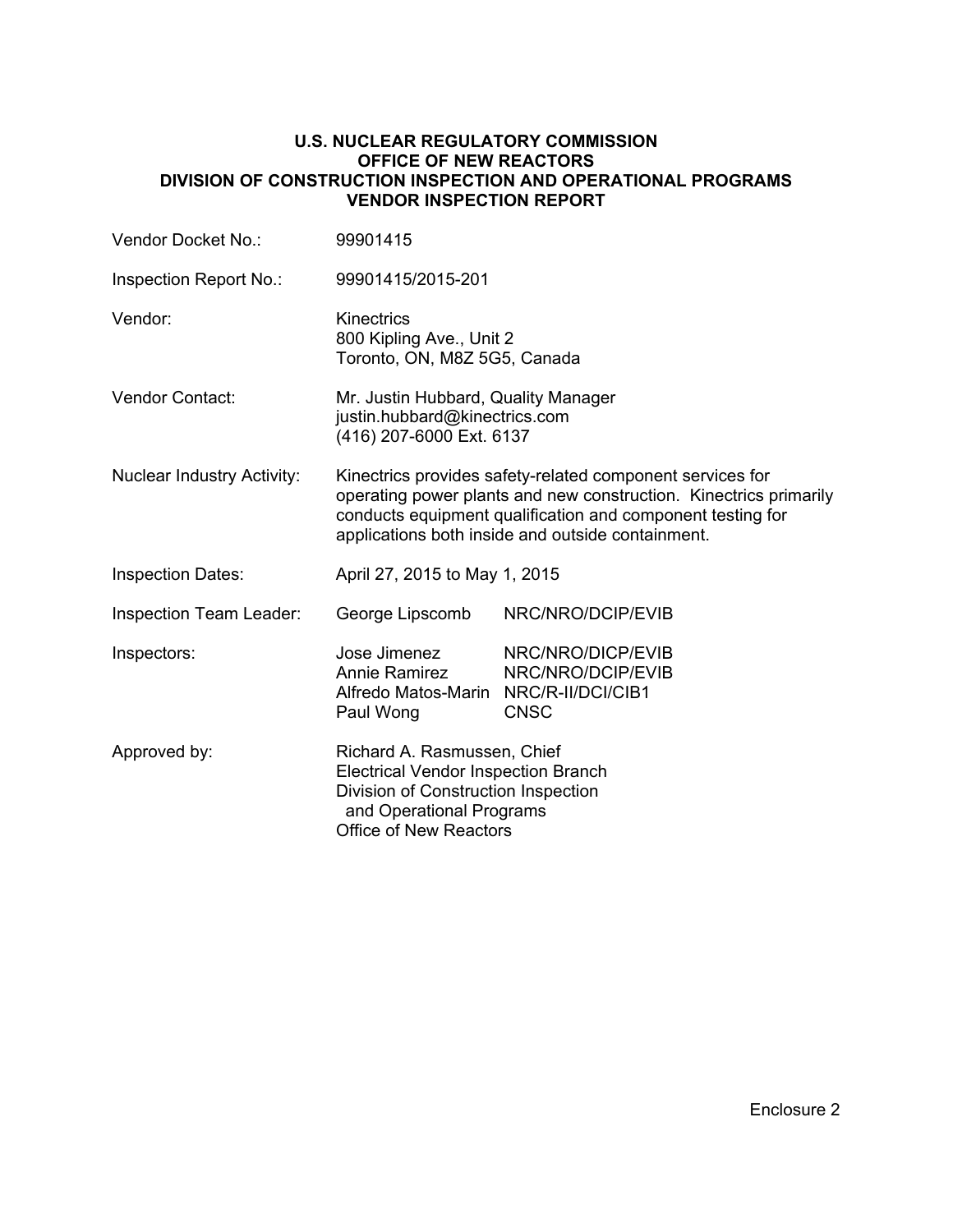# **EXECUTIVE SUMMARY**

### Kinectrics 99901415/2015-201

The U.S. Nuclear Regulatory Commission (NRC) staff conducted a joint inspection under the Multinational Design Evaluation Programme (MDEP) protocol VICWG-01 at the Kinectrics, Inc. (Kinectrics) facility in Toronto, Ontario, Canada. Using the MDEP protocol the NRC inspection team was supplemented with an inspector from the Canadian Nuclear Safety Commission (CNSC). The purpose of this limited-scope inspection was to verify that Kinectrics implemented an adequate quality assurance (QA) program that complies with the requirements of Appendix B, "Quality Assurance Criteria for Nuclear Power Plants and Fuel Reprocessing Plants," to Title 10 of the *Code of Federal Regulations* (10 CFR) Part 50, "Domestic Licensing of Production and Utilization Facilities." Specifically, the NRC staff evaluated environmental qualification (EQ) of safety-related components associated with inspections, tests, analyses, and acceptance criteria (ITAAC) from revision 19 of the approved Westinghouse Electric Company (Westinghouse) AP1000 design certification document. Specifically, these activities were associated with ITAAC 2.2.01.06a.ii, ITAAC 2.1.03.09a.ii, and ITAAC 3.5.00.01.ii. The NRC inspection team conducted the inspection from April 27 through May 1, 2015. This inspection also evaluated corrective actions associated with findings identified during the May 2012 NRC inspection at the same facility.

This technically-focused inspection evaluated Kinectrics' implementation of quality activities associated with the inspection and testing associated with four safety-related components for both operational plants and new plant construction. In addition to observing these activities, the NRC inspection team evaluated test control and its effect on component EQ, supplier controls, commercial-grade dedication (CGD) and associated commercial surveys, problem resolution and reporting, and control of measuring and test equipment (M&TE).

The following regulations served as the bases for the NRC inspection:

- Appendix B to 10 CFR Part 50
- 10 CFR Part 21

During the course of this inspection, the NRC inspection team implemented Inspection Procedure (IP) 43002, "Routine Inspections of Nuclear Vendors"; IP 43004, "Inspection of Commercial-Grade Dedication Programs"; and IP 36100, "Inspection of 10 CFR Part 21 and Programs for Reporting Defects and Noncompliance."

The information below summarizes the results of this inspection.

## Test Control and Qualifications

The NRC inspection team determined that Kinectrics has not adequately implemented the requirements of Criterion XI, "Test Control," of Appendix B to 10 CFR Part 50. The NRC inspection team issued Nonconformance 99901415/2015-201-01 for Kinectrics' failure to ensure that deviations from an approved test plan were documented, evaluated and approved in accordance with procedural requirements prior shipment of safety-related components and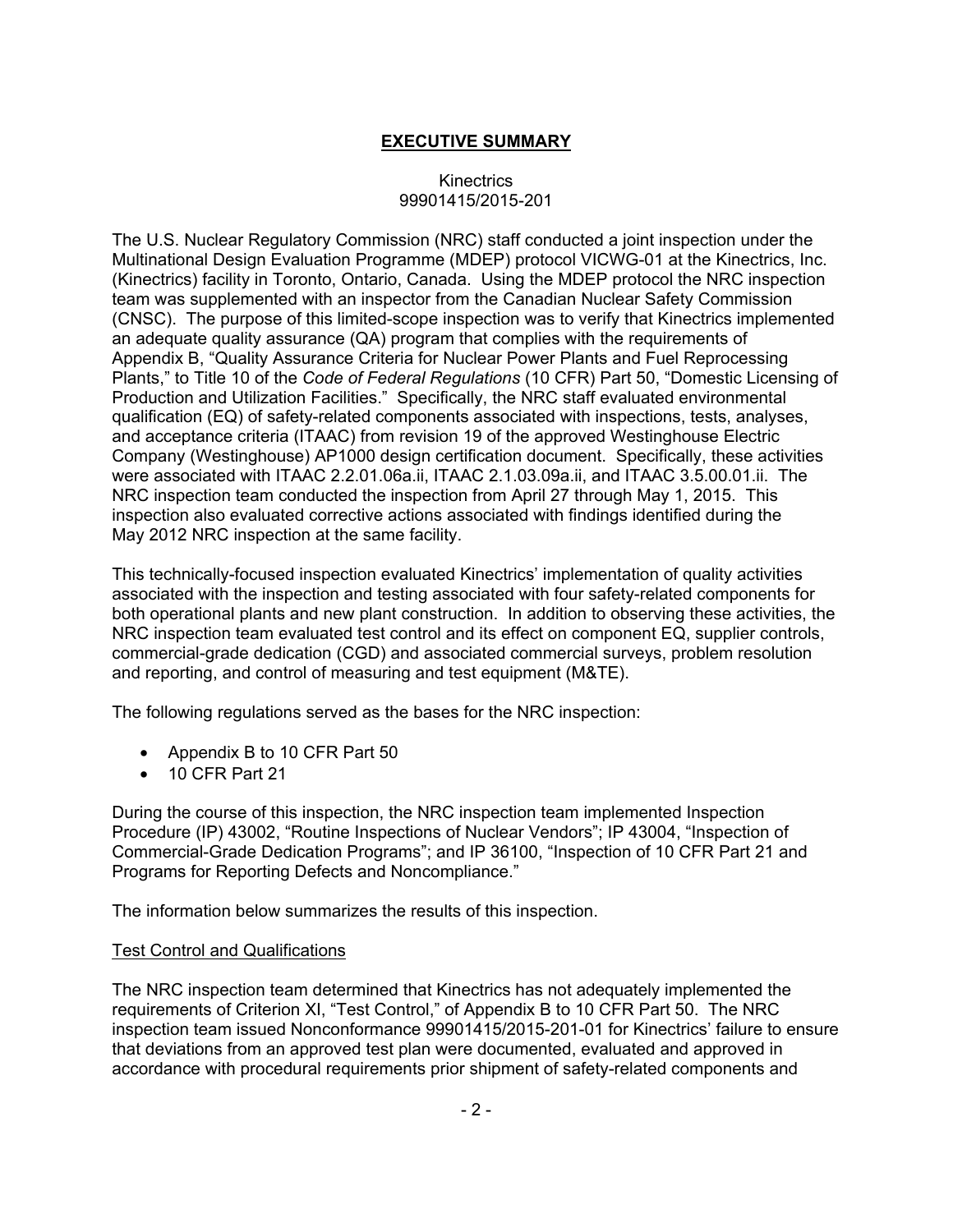issuance of certificates of conformance (CoCs). Specifically, Kinectrics fulfilled two Duke Nuclear LLC POs and delivered CoCs establishing that the supplied items were qualified per the associated qualification report. However, the report failed to identify that final design basis accident (DBA) profile qualification requirements were not met. Furthermore, Kinectrics failed to ensure that the qualification report was reviewed and approved by quality assurance personnel, as required by Kinectrics control procedures, prior to the issuance of the CoC.

### Nonconformance/Corrective Action Program

The NRC inspection team issued Nonconformance 99901415/2015-201-02 in association with Kinectrics' failure to implement the regulatory requirements of Criterion XV, "Nonconforming Materials, Parts, or Components," and Criterion XVI, "Corrective Action," of Appendix B to 10 CFR Part 50. Specifically for failing to initiate NCRs or corrective action reports (CARs) for issues identified during (1) the on-going qualification of a terminal block for United Controls International, or (2) resolution of findings associated with the NRC inspection of Kinectrics in 2012. Failure to initiate an NCR resulted in a lack of objective evidence that the actions associated with the NCRs/CARs were adequately evaluated for significance and that the proposed actions were implemented and closed.

Additionally, the NRC inspection team found two examples where the Kinectrics corrective and preventive action process was insufficient to preclude repetition. First, relating to the corrective actions relating to a past 2012 NRC finding, where Kinectrics corrective actions failed to address the generic case of verifying component traceability to the original equipment manufacturer (OEM) for distributor orders when OEM tests were relied upon as a part of CGD. Second, for Kinectrics' failure in their extent of condition to identify all customer projects affected by Steris Isomedix 10 CFR Part 21 report.

## Commercial-Grade-Dedication / Control of Measuring and Test Equipment

The NRC inspection team determined that Kinectrics has established a program that adequately controls CGD in accordance with the regulatory requirements of Criterion III, "Design Control," of Appendix B to 10 CFR Part 50, and 10 CFR Part 21. However, the NRC inspection team identified two instances of inadequate implementation of the requirements of Criterion III when applied to verification of all critical characteristics during the survey of commercial calibration service suppliers. The NRC inspection team issued Nonconformance 99901415/2015-201-03 for Kinectrics' failure to ensure 2014 Navair Technologies and Cal-Matrix Metrology surveys validate supplier controls of processing software used in calibration as part of CGD.

## AP1000 Equipment Qualification and Inspection, Tests, Analyses, and Acceptance Criteria (ITAAC)

The NRC inspection team determined that, Kinectrics' procedures and implementation of the inspected qualification activities were consistent with requirements specified in customer orders. The inspectors determined that Kinectrics' programmatic controls of procured qualification testing services for the qualification of components to be used in the AP1000 reactor design were adequate in support of ITAAC 2.2.01.06a.ii, ITAAC 2.1.03.09a.ii, and ITAAC 3.5.00.01.ii. No findings of significance were identified.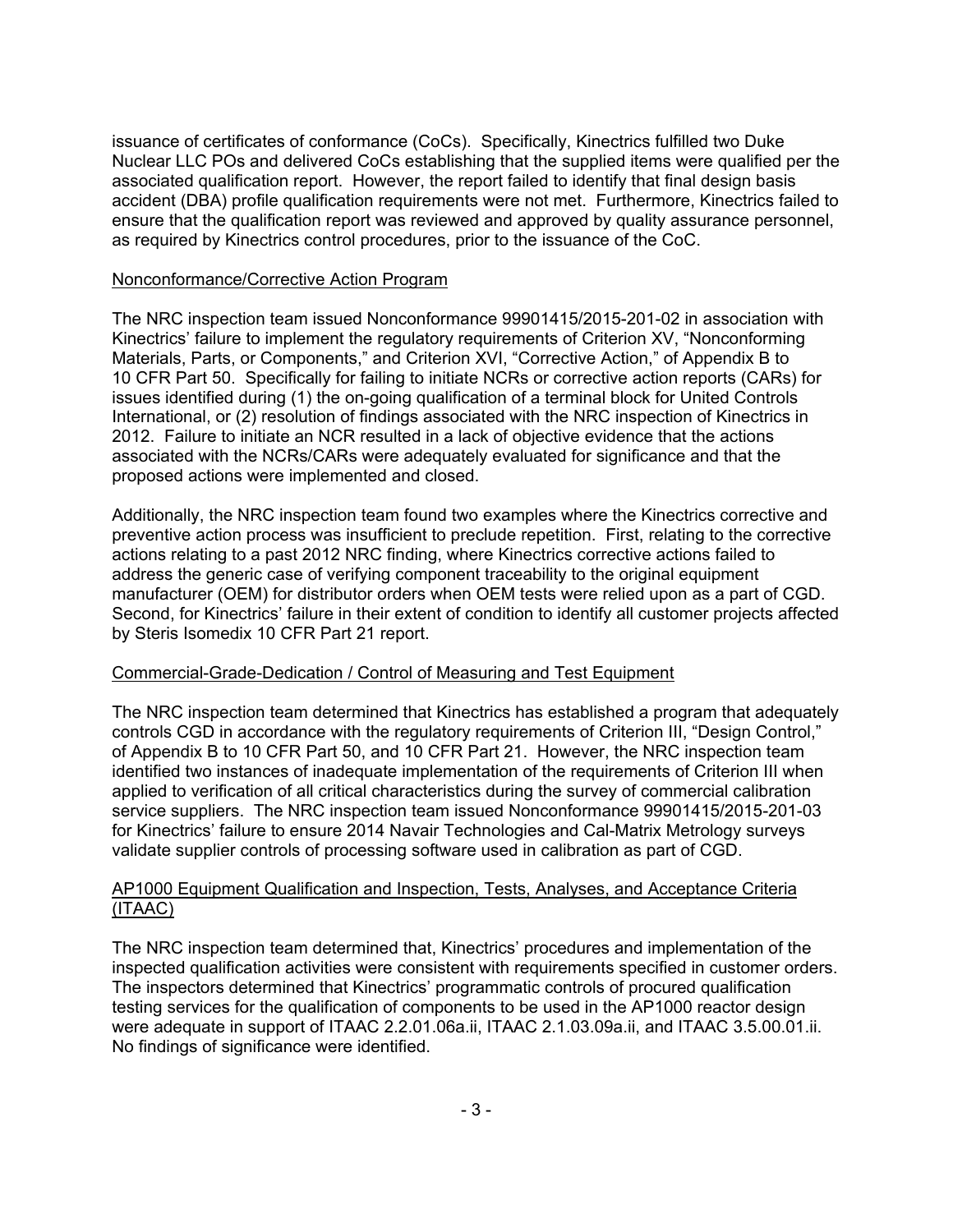# **REPORT DETAILS**

## **1. Test Control and Qualifications**

#### a. Inspection Scope

The NRC inspection team examined the implementation of equipment qualification tests that were performed to verify the equipment designs adequately addressed performance requirements under worst case earthquakes and harsh operating environments. Kinectrics 10CFR50 Appendix B (QAM), Section 11 "Test Control," was reviewed to confirm the procedure addressed the requirements of Appendix B to 10 CFR Part 50. In addition, test procedure K-015963-PSWI-004 R01 for the qualification of Eaton C-H HMCP100R3C circuit breakers was reviewed to confirm the requirements of the QAM were addressed for qualification testing of safety-related circuit breakers. Elements of the test procedure evaluated for this inspection included the adequacy of test requirements and acceptance criteria in flowing down applicable design requirements and technical guidance. Test records were reviewed for adequacy of information recorded, including identification of test personnel, documentation of results, and reviews for acceptability of results.

The inspectors also reviewed records of test procedure K-115239-PSWI-001-R3 for the qualification testing of nuclear cables accessories. The review was performed to determine whether test parameters conformed to specifications provided by the customer, and whether test results were adequately documented and evaluated. The inspectors observed the test set up and preparation for environmental qualification (EQ), and reviewed documented test results. In addition, the inspectors interviewed the project engineer and electrical technician to understand the control of process and procedure for the execution of the test including the control of measurements and equipment.

The attachment to this inspection report lists the individuals interviewed and documents reviewed by the NRC inspection team.

#### b. Observations and Findings

The inspectors evaluated Kinectrics test plan K-015963-PSWI-0004-R01 and Kinectrics qualification report K-015963-RP-0004-R00 developed for qualification of circuit breakers and panels for Duke Nuclear. The inspectors identified that the approved test profile, which was developed by Kinectrics and approved by Duke Nuclear for the qualification of the breakers, was incomplete. The purchase order (PO) required seismic and environmental qualification for four circuit breakers and a circuit panel, in accordance with Institute of Electrical and Electronics Engineers (IEEE)-344-1975, "IEEE Recommended Practices for Seismic Qualification of Class 1E Equipment for Nuclear Power Generating Stations," and with specific licensee design basis specifications for a worst case scenario earthquake. Additionally, the circuit breakers and panel were to be submitted for thermal and irradiation aging, and a more severe final design basis accident (DBA) profile because of the specific site location of the breakers.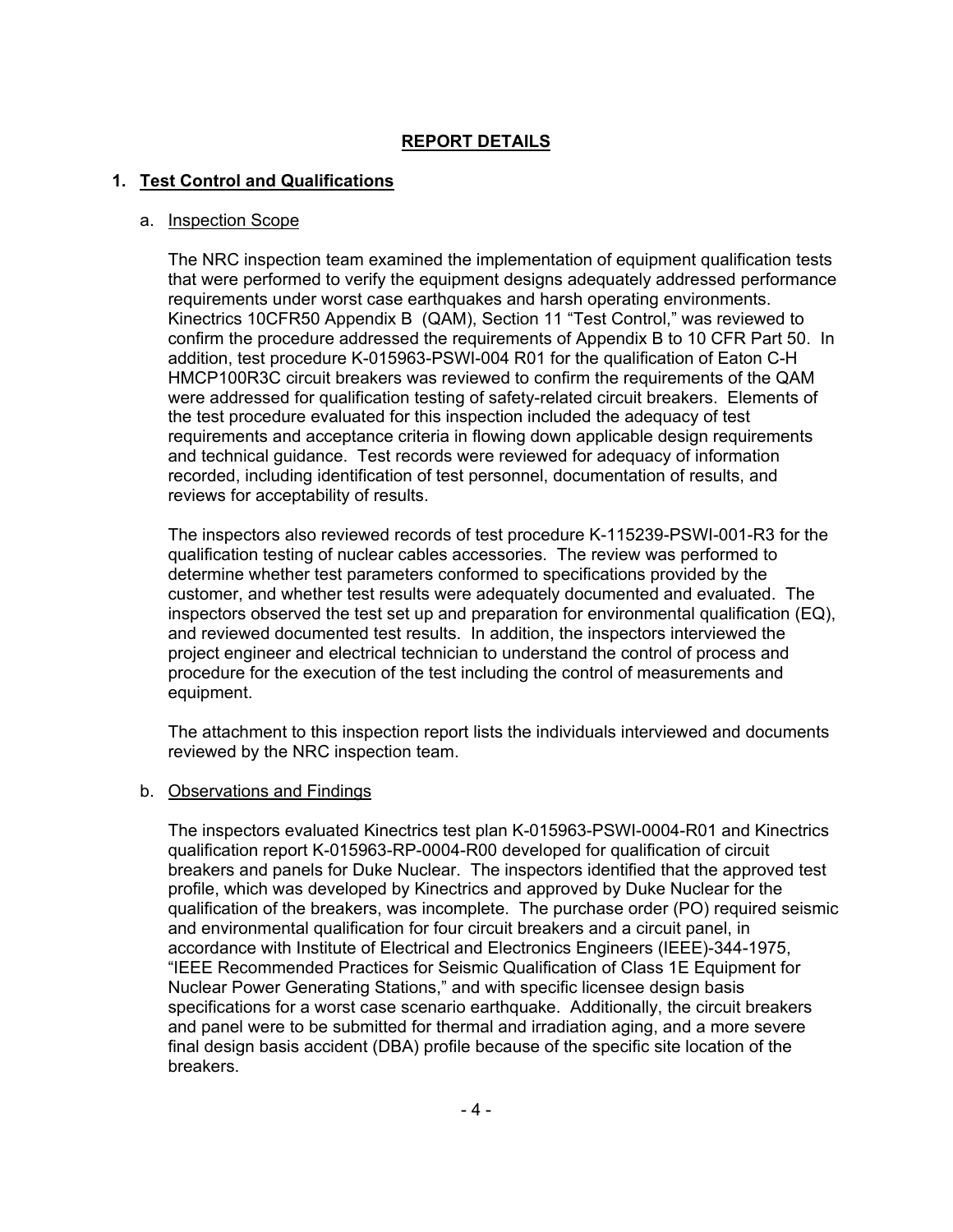The inspectors identified that Kinectrics did not complete qualification report (K-015963-RP-0004-R00) and that the qualification report did not include DBA qualification data or a technical evaluation for the DBA analysis as required by test plan K-015963-PSWI-0004-R01. The inspectors noted that Kinectrics fulfilled two POs (PO149027 and PO149028) and delivered certificates of conformance (CoC) establishing that the items supplied to Duke Nuclear were qualified per qualification report K-015963-RP-0004-R00. However, the report failed to identify that DBA qualification test plan requirements were not met or why the report deviated from customer approved test plan requirements. Furthermore, Kinectrics failed to ensure that the qualification report was reviewed and approved by quality assurance personnel, as required by Kinectrics control procedures prior to the issuance of the CoC. The inspectors determined the CoCs referenced an unapproved qualification report, and therefore do not provide reasonable assurance that the breakers and circuit panels supplied to Duke Nuclear meet PO requirements. This issue is identified as NON 99901415/2015-201-01.

c. Conclusions

The NRC inspection team determined that Kinectrics has not adequately implemented the requirements of Criterion XI, "Test Control," of Appendix B to 10 CFR Part 50. The NRC inspection team issued Nonconformance 99901415/2015-201-01 for Kinectrics' failure to ensure that deviations from an approved test plan were documented, evaluated and approved in accordance with procedural requirements prior shipment of safety-related components and issuance of CoCs.

## **2. Nonconformance/Corrective Action Program**

## a. Inspection Scope

The NRC inspection team reviewed policies, implementing procedures, and records that govern the control of nonconforming materials, parts, and components to verify compliance with Criterion XV, "Nonconforming Materials, Parts, or Components," and that govern corrective actions to verify compliance with Criterion XVI, "Corrective Action," of Appendix B to 10 CFR Part 50. The NRC inspection team reviewed the Kinectrics' QAM, which contains the overall quality policies, to ensure it addressed the regulatory requirements for nonconforming items and corrective actions. Additionally, the NRC inspection team reviewed corrective and preventive actions from the 2012 NRC inspection, and a limited number of NCRs and CARs to assess Kinectrics' program implementation.

The attachment to this inspection report lists the individuals interviewed and documents reviewed by the NRC inspection team.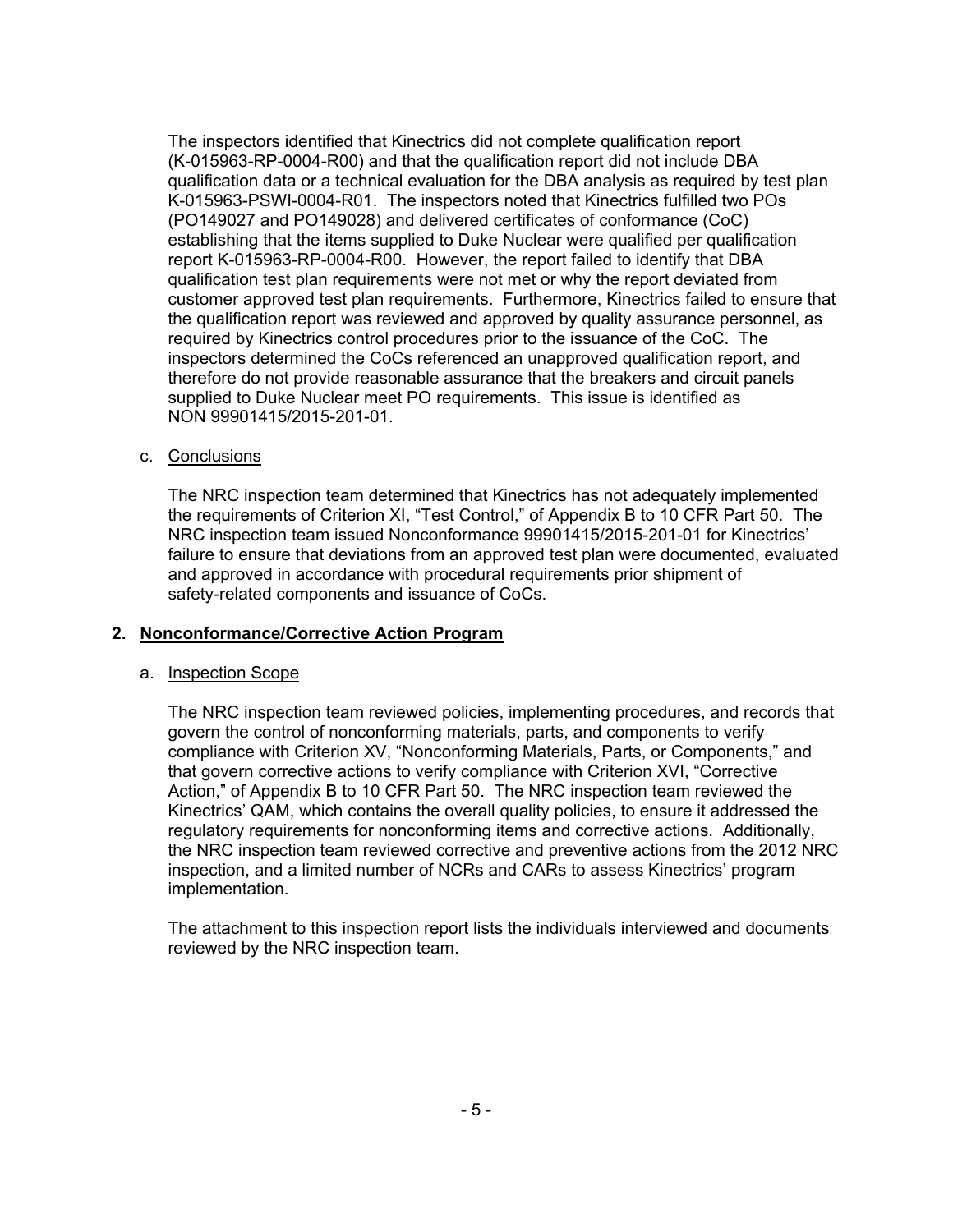# b. Observations and Findings

## b.1 Corrective Action Associated with Nonconformance 99901415/2012-201-01

During an NRC inspection conducted at the Kinectrics, Inc., facility in May 2012, the NRC issued Nonconformance 99901415/2012-201-01 for Kinectrics' failure to implement measures to ensure that testing performed by subcontractors was in conformance with procurement documents. Specifically, documentation associated with two Kinectrics suppliers of testing services did not contain adequate documentation of calibration data for instruments used.

In its response to the NRC, Kinectrics indicated that their corrective steps were captured by NCRs 1222 and 1215 and that all the associated calibration records were subsequently obtained and found acceptable. In addition, training for staff was conducted to avoid recurrence.

The NRC inspection team verified that the associated calibration records were available and adequate. The inspectors reviewed NCRs 1222 and 1215 and other documentation providing evidence of the completion of Kinectrics corrective actions in response to the finding. Based on the review of the objective evidence available, the NRC inspection team determined that the corrective actions documented in Kinectrics' response letter and NCRs 1222 and 1215 were adequate to address the identified finding.

## b.2 Corrective Action Associated with Nonconformance 99901415/2012-201-02

The NRC also issued Nonconformance 99901415/2012-201-02 for Kinectrics' failure to explicitly state the proper technical standard and revision to be used for electromagnetic compatibility testing of electrical penetration assemblies. Consequently, the incorrect revision of the MIL-STD-461 was used to perform the testing.

In its response to the NRC, Kinectrics stated that a review comparing the MIL-STD-461E (required) to MIL-STD-461F (version used by subcontractor) was performed by a Kinectrics technical expert who verified that salient portions of the standard applied for the electrical penetration assemblies were either equivalent or conservative. As a result of this effort a revision to tests RE101, RE102, and RE103 was completed to align them with the required standard revision.

The NRC inspection team reviewed NCR 1216 and the documentation that provided objective evidence for the completion of the corrective actions. The NRC inspection team reviewed Kinectrics' revisions to tests RE101, RE102, and RE103, and confirmed they addressed the requirements of MIL-STD-461E. Based on this review, the NRC inspection team determined that Kinectrics' corrective actions documented in NCR1216 were adequate to address the identified finding.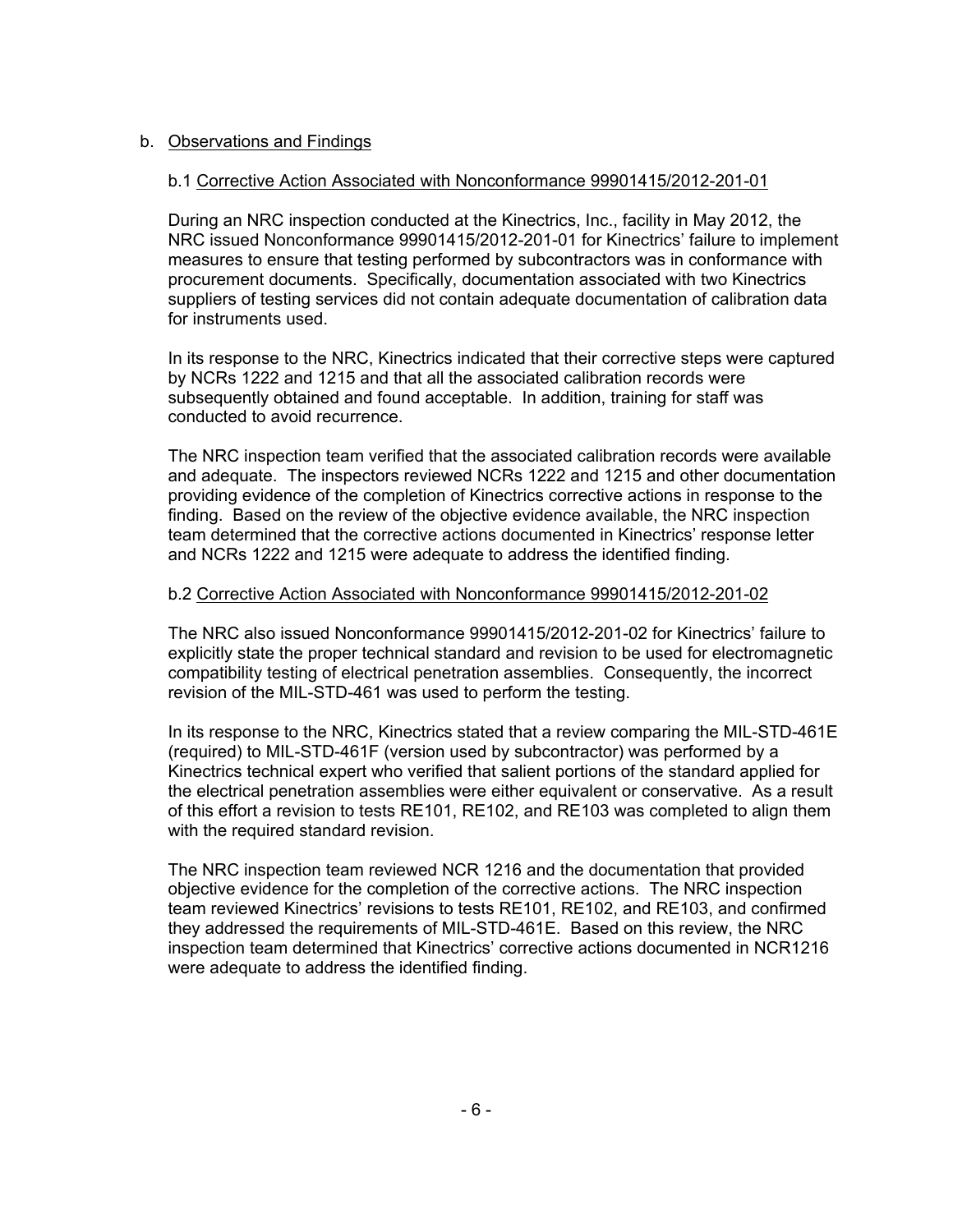# b.3 Corrective Action Associated with Nonconformance 99901415/2012-201-03

The NRC also issued Nonconformance 99901415/2012-201-03 for Kinectrics' failure to perform inspections, tests, or analyses sufficient to verify the interrupting rating, which is a critical characteristic of the subject breakers. Kinectrics also failed to perform any actions that would have verified that the breakers were manufactured in accordance with a commercial program sufficient to verify the interrupting ratings.

In its response to the NRC, Kinectrics stated that it was evaluating the development of a standard template for the dedication for specific product types by identifying critical characteristics as well as providing the rational for the selection of those critical characteristics.

The NRC inspection team discussed the implementation of the templates with the Kinectrics quality engineers. The engineers stated that the development has not been completed because development would occur as they receive future POs and at the time of the inspection none had been received. Since a review of even a limited implementation of the corrective actions was not possible, this issue remains open.

### b.4 Corrective Action Associated with Nonconformance 99901415/2012-201-04

The NRC also issued Nonconformance 99901415/2012-201-04 for Kinectrics' failure to ensure that the replacement breakers they received from Tiger Controls and shipped to Duke Energy were in fact authentic and could be traced back to the actual original equipment manufacturer (OEM).

In its response to the NRC, Kinectrics stated that the breakers were not shipped directly from the OEM but rather were shipped to an Eaton distribution center near Tiger Controls. Tiger Controls physically took possession of the breakers at that distribution center and shipped them directly to Kinectrics' laboratories in Toronto. This was due to the fact that Eaton would not ship these breakers internationally. Kinectrics has since confirmed through the OEM and Tiger Controls that the items were new and unused from the OEM.

The NRC inspection team verified the actions taken by Kinectrics personnel to ensure parts received from Tiger Controls had the necessary traceability back to the OEM. Based on the review of the objective evidence, the NRC inspection team determined that Kinectrics' corrective actions were adequate to address the specific conditions identified in the finding.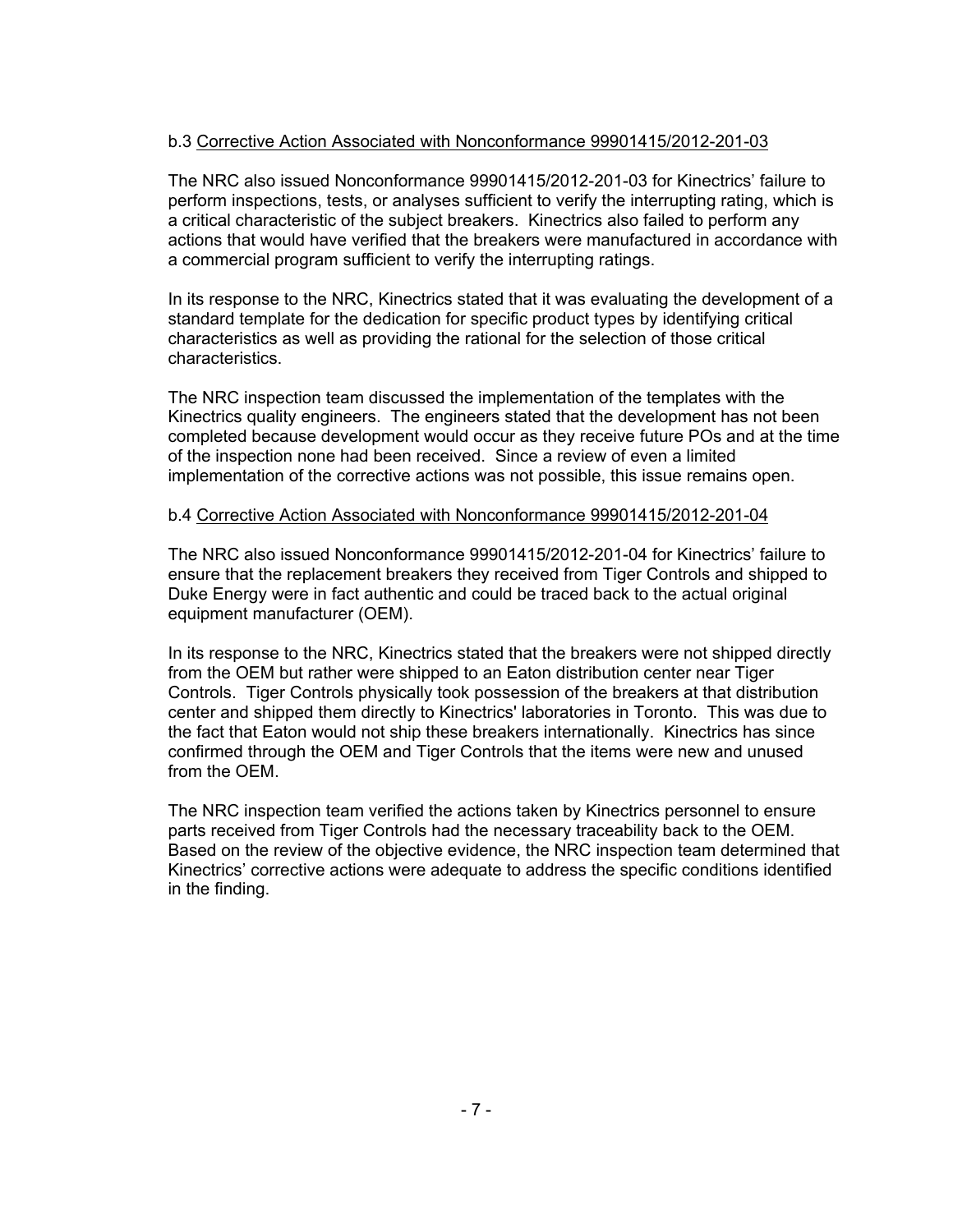# b.5 Implementation of Kinectrics' Nonconformance and Corrective Action Programs

The NRC inspection team noted during the review of the implementation of the nonconformance and corrective action programs that various issues and deficiencies that were known by Kinectrics personnel did not receive the necessary processing as a NCR or additional screening to determine if their significance warranted the issuance of a CAR. First, while evaluating test results for the qualification of a terminal block for United Controls International, the NRC inspectors observed that the test temperature exceeded the 300 degrees Celsius calibrated range of the thermocouples on multiple occasions during the first day of the test (approximately three weeks prior). Kinectrics personnel failed to address the departure by initiating an NCR as required by Section 5.1 of Kinectrics Operating Procedure (OP) 13-1. Additionally, the NRC inspectors noticed a drop in test voltage from the required 850 volts DC on multiple occasions on the first day of testing, also with no NCR initiation.

Second the NRC conducted an inspection of Kinectrics in 2012 where deficiencies resulted in the issuance of NON 99901415/2012-201-03 and NON 99901415/2012-201-04. Kinectrics OP-13-1 requires that any findings identified as a result of an audit shall be entered into the nonconformance program. In their response to the NRC, Kinectrics did not specifically state if NCRs and CARs were opened to address the findings identified in the 2012 inspection report. Discussion with Kinectrics' quality engineers showed that, while some actions were taken to address the findings, no NCRs were opened as required by the procedure. The NRC inspectors reviewed the documentation provided as evidence that the NONs were addressed adequately, and as stated in Sections 2.b.3 and 2.b.4 of this report, the NRC inspectors did not identify any issues with the documentation provided. However, Kinectrics was required to open a NCR in accordance with their procedures to facilitate trending of conditions adverse to quality and to ensure corrective actions precluded repletion if the issue was characterized as significant condition adverse to quality. Since no NCRs were opened, the Kinectrics QA process established to meet these requirements was never initiated.

The NRC inspection team also found two examples where the Kinectrics corrective and preventive action process was insufficient to preclude repetition. First, relating to the corrective actions relating to past NRC finding NON 99901415/2012-201-04, Kinectrics corrective actions did establish traceability of Tiger Controls (distributor) provided commercial circuit breakers to the original OEM. This addressed the specific example provide in the NRC finding. However, the preventive actions failed to address the generic case of establishing component acceptability as required by the Kinectrics CGD process.

In a second example, Kinectrics failed to identify in their extent of condition all customer projects affected by the Steris Isomedix 10 CFR Part 21 report. Kinectrics letter to Duke Energy Carolinas, dated June 27, 2014, identified three affected POs, but failed to identify affected PO 148575 for component qualification and PO 149027 for components.

This issue has been identified as Nonconformance 99901415/2015-201-02.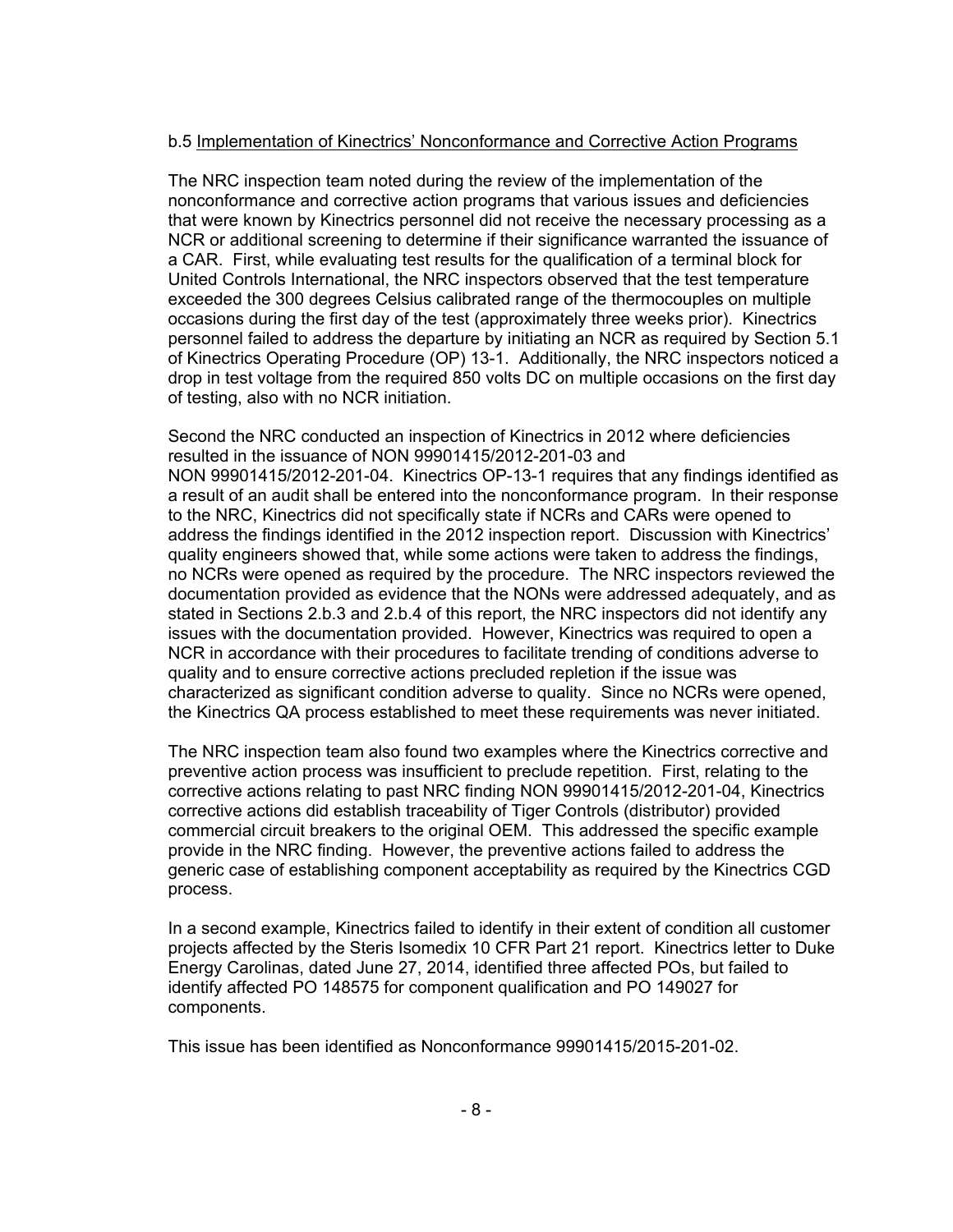# c. Conclusions

The NRC inspection team issued Nonconformance 99901415/2015-201-02 for Kinectrics' failure to implement the regulatory requirements of Criterion XV and XVI of Appendix B to 10 CFR Part 50. Nonconformance 99901415/2015-201-02 cites Kinectrics for failing to adequately implement their nonconformance and corrective action programs. Specifically for failing to issue NCRs or CARs for issues identified during testing or audits, and for failing to ensure proposed actions prevent repetition.

# **3. Commercial Grade Dedication / Control of Measuring and Test Equipment**

# a. Inspection Scope

The NRC inspection team reviewed CGD policies and procedures to determine if Kinectrics' controls met the materials, parts, equipment, and processes suitability requirements of Criterion III, "Design Control," of Appendix B to 10 CFR Part 50, and CGD requirements in 10 CFR Part 21. Specifically, the inspectors reviewed CGD procedures for acceptance of commercial calibration services for measuring and test equipment (M&TE) used for Westinghouse AP1000 junction box panel number 1 and 3 qualifications.

During the assessment, the inspectors discussed the CGD process with Kinectrics personnel and verified implementation for a sample of calibrated accelerometers. The review of completed documentation included an evaluation of Kinectrics' safety-function assessment, determination of critical characteristics, designation of methods of acceptance, and control of the commercial calibration supplier.

The attachment to this inspection report lists the individuals interviewed and documents reviewed by the NRC inspection team.

# b. Observations and Findings

The NRC inspection team noted that calibration of M&TE is contracted to various external vendors. Accelerometer (Equipment # 32286, KIN-02879), which was used for the seismic testing of AP1000 junction box panel numbers 1 and 3, was calibrated by two different commercial vendors, Cal-Matrix Metrology and Navair Technologies. Kinectrics procedure AWI-6-4 defines a standard set of critical characteristics to be examined within the supplier's program during the dedication process. The inspectors noted during review of Kinectrics Audit Report # QA-2014-11 (for Navair Technologies) and the Kinectrics Audit Report # QA-2014-15 (for Cal-Matrix Metrology), that all critical characteristics as required by AWI-6-4 were not verified during the surveys. Specifically, a critical characteristic required that supplier software, if used for processing results, be validated. The inspectors learned that Kinectrics verifies this element by survey, but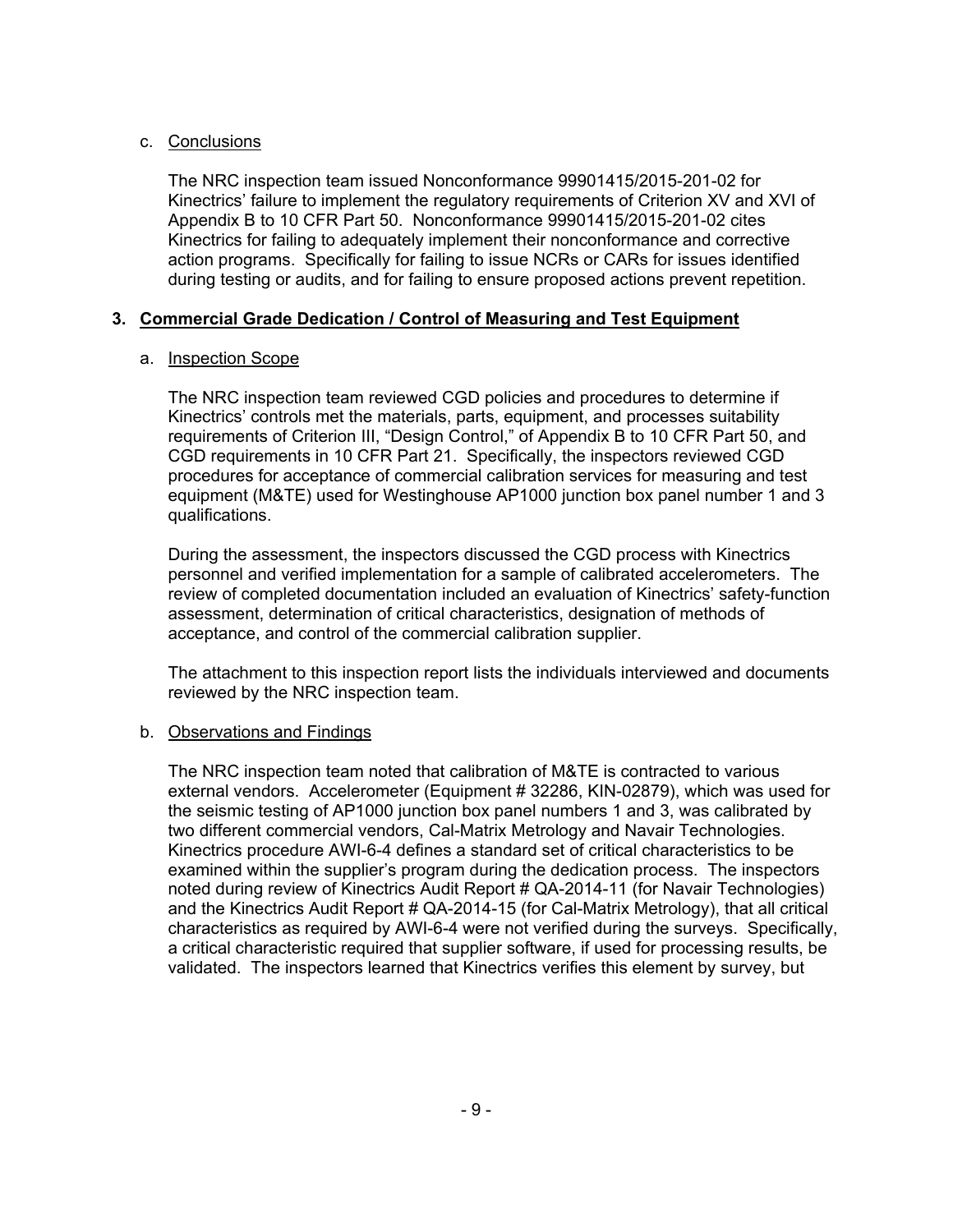failed to verify the element in both the Navair Technologies and Cal-Matrix Metrology surveys. The Kinectrics auditor stated that it was unknown if processing software was actually used by Navair and Cal-Matrix, because the survey element was not evaluated during the surveys. This issue has been identified as Nonconformance 99901415/2015-201-03.

### c. Conclusions

The NRC inspection team determined that Kinectrics has established a program that adequately controls CGD in accordance with the regulatory requirements of Criterion III, "Design Control," of Appendix B to 10 CFR Part 50, and 10 CFR Part 21. However, the NRC inspection team identified two instances of inadequate implementation of the requirements of Criterion III when applied to verification of all critical characteristics during the survey of commercial calibration service suppliers. The NRC inspection team issued Nonconformance 99901415/2015-201-03 for Kinectrics' failure to ensure surveys validate supplier controls of processing software used in calibration.

# **4. AP1000 Equipment Qualification and Inspection, Tests, Analyses, and Acceptance Criteria (ITAAC)**

### a. Inspection Scope

The NRC inspection team reviewed Kinectrics' test plans, test procedures, test reports, POs, customer design specifications, supplier reports, audits, and supporting documentation to verify that qualification processes and results met purchaser requirements and Westinghouse design requirements. The activities inspected included work in support of completion of ITAAC requirements for ITAAC 2.2.01.06a.ii, ITAAC 2.1.03.09a.ii, and ITAAC 3.5.00.01.ii. Specifically, the inspectors reviewed the qualification of Nuclear Instrumentation System (NIS) Excore Detector Junction Box Connection Assemblies for use in the Westinghouse AP1000 nuclear power plant applications. These assemblies support the Power Range (PR), Source Range (SR) and Intermediate Range (IR) neutron detector systems and the field cable and connector assemblies for harsh environmental application.

The inspectors also reviewed the qualification of radiation monitoring system components for use in Westinghouse AP1000 nuclear power plant applications, to include the Class 1E and non-Class1E components enveloped by ITAAC 3.5.00.01.ii. Specifically, the inspectors reviewed completed work for the qualification of a Heat Traced Fixed Filter Particulate, Iodine and Gas Monitor (PIG), and work in progress for the qualification of a Heat Traced Particulate and Gas Monitor (PG). These components will support the main control room radiation monitoring package, and the containment atmosphere primary sampling system, respectively. During testing under General Atomics PO 4200002657, Kinectrics is responsible for the test environments, while the customer (General Atomics) is responsible for the actual operation and functional testing of the test subjects. For the observed testing in progress, the inspectors evaluated activities under Kinectrics' responsibility to include keeping test parameters such as temperature and humidity within limits. The inspectors also verified that measures were in place to identify, correct and document deviations from test procedures. During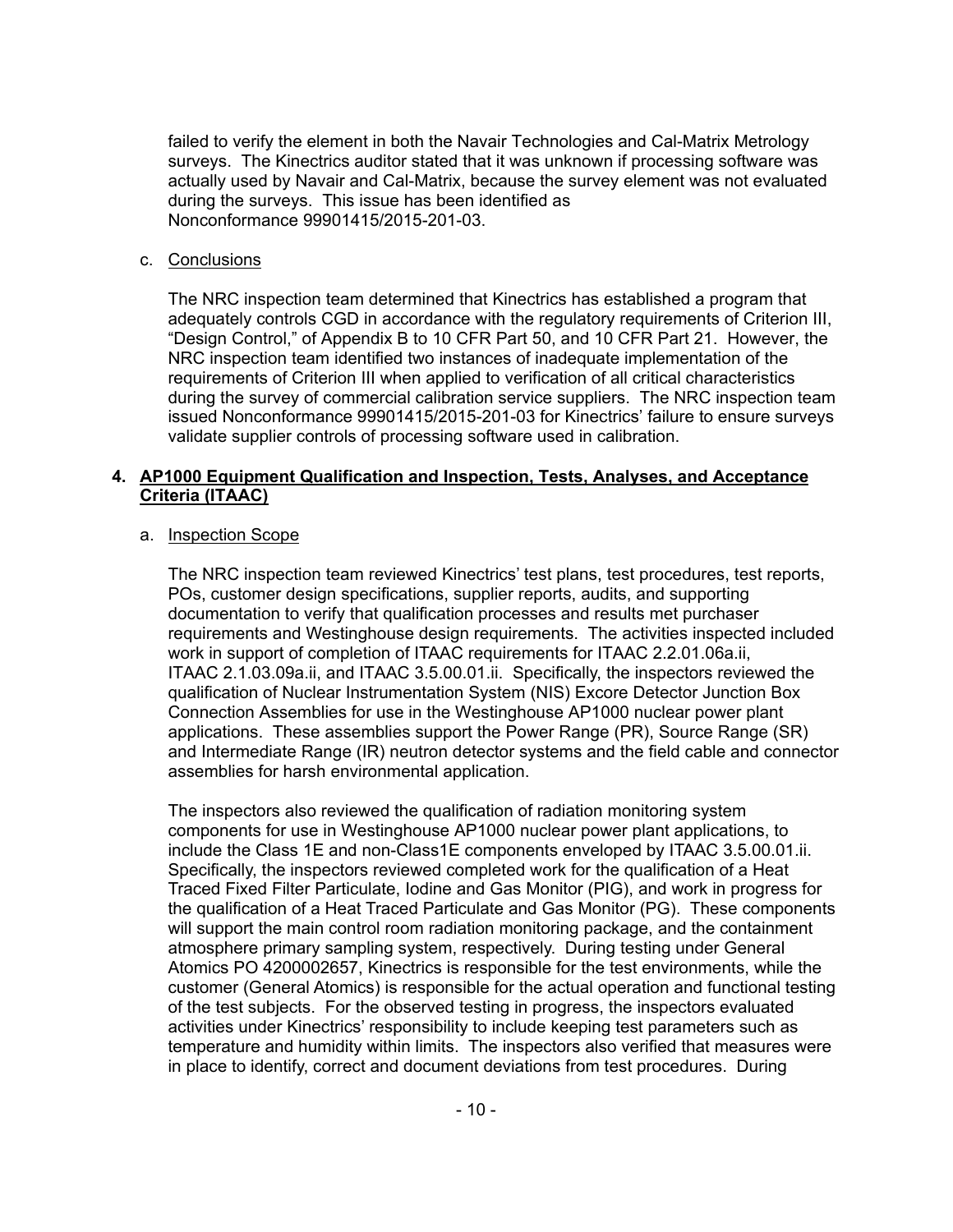walkdowns, the inspectors independently verified that required test conditions were monitored and maintained within limits, procedures were followed and that instruments being used were qualified. The inspectors also reviewed supporting documentation to include, validation of data-capturing software, M&TE calibration, and certification of laboratories where M&TE was calibrated. In addition, the NRC inspection team interviewed responsible individuals in charge of the methods and implementation of the qualification type testing.

Included in the inspection documents reviewed were seismic and loss of coolant accident (LOCA) qualification test reports to determine whether parameters and test scope defined for harsh environment testing of specimens incorporated the requirements specified in the applicable portions of the test plan and test results were adequately documented and evaluated. The inspection scope included review of purchaser approval of test results and acceptance of minor deviations from the established requirements.

The sampled components tested included:

- AP1000 Junction Box Panel 1,2,&3 (cables and connectors) February 2015 (K-115256) – PO 4500631186
- PG and PIG Monitors Abnormal/Extreme Environmental Testing (K-015973) – PO 4200002657

The inspectors reviewed the test results and verified compliance with the qualification requirements stated in Westinghouse equipment qualification methodology APP-GW-G1-002, Revision 3, IEEE Standard 323-1974, IEEE Standard 344-1987, and IEEE Standard 572-1985. The test plan was developed in accordance with this methodology and included various phases of thermal aging, thermal cycling, abnormal extreme testing (temperature and pressure), seismic testing, LOCA testing, and the final functional tests.

The inspectors discussed the development of the test procedures and test plans for the selected components. Kinectrics personnel explained the test sequence selected for the qualification, the margins for error, and the acceptance criteria for visual inspections and functional testing. The discussion also covered the seismic and LOCA testing preparation, which included radiation, thermal, and post-thermal radiation aging in some cases. The inspectors verified that the design basis event testing (DBE) and post-DBE testing were enveloped by the AP-1000 design parameters. Kinectrics personnel demonstrated they were knowledgeable in the test requirements for qualification of the selected components and provided evidence that the test equipment was calibrated, functional, and listed in the qualification report. The inspectors reviewed personnel records for individuals involved with the qualification tests to ensure qualified personnel were used to conduct the tests. The testing and analysis documentation by Kinectrics supported the conclusion that the qualification requirements specified in the POs were met.

The attachment to this inspection report lists the individuals interviewed and documents reviewed by the NRC inspection team.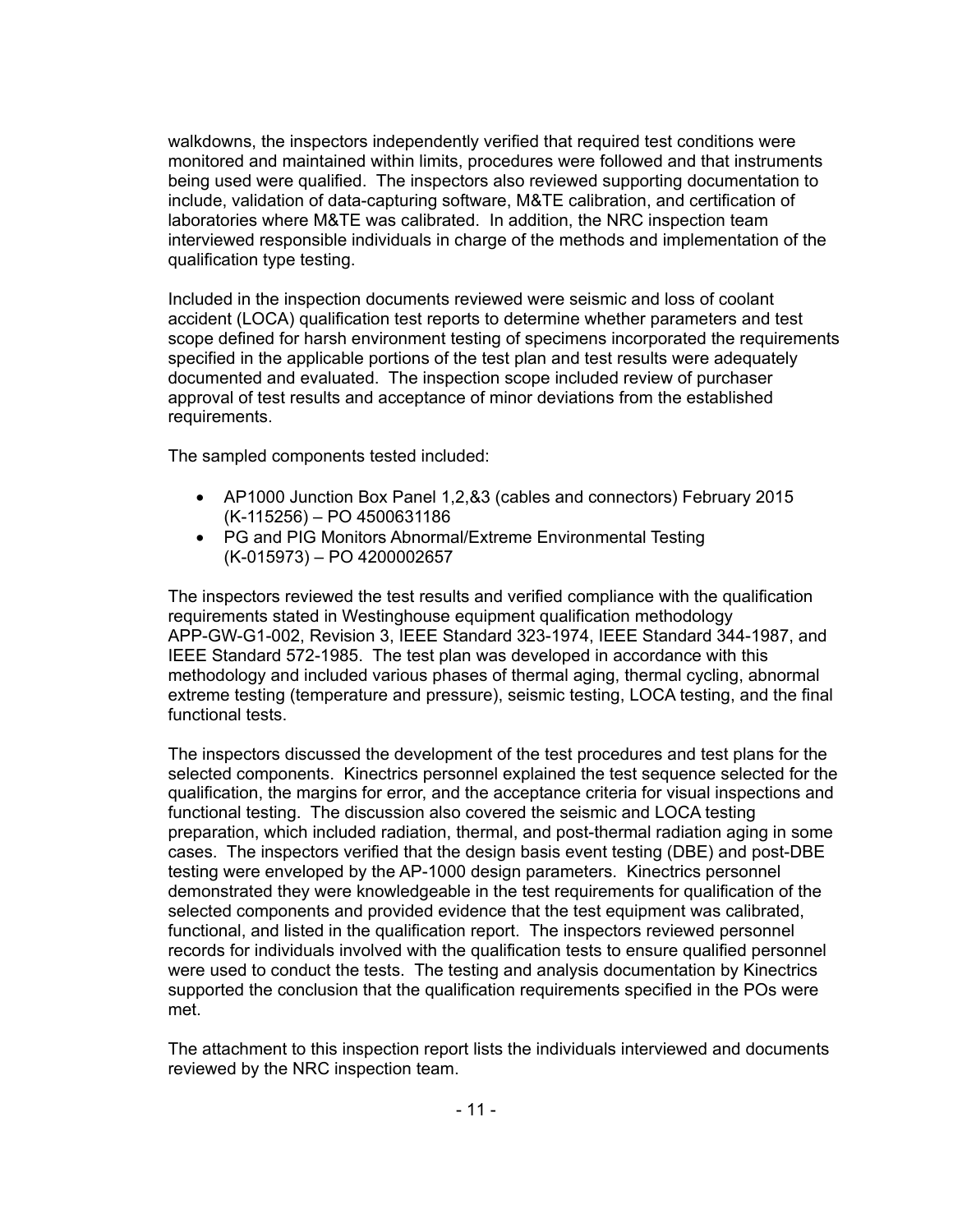# b. Observations and Findings

No findings of significance were identified.

# c. Conclusions

The NRC inspection team determined that, Kinectrics' procedures and implementation of the inspected qualification activities were consistent with requirements specified in customer orders. The inspectors determined that Kinectrics' programmatic controls of procured qualification testing services for the qualification of components to be used in the AP1000 reactor design were adequate in support of ITAAC 2.2.01.06a.ii, ITAAC 2.1.03.09a.ii, and ITAAC 3.5.00.01.ii. No findings of significance were identified.

# **5. Entrance and Exit Meetings**

On April 27, 2015, the NRC inspection team discussed the scope of the inspection during an entrance meeting with Mr. David Harris, CEO, and other members of Kinectrics' management and technical staff. On May 1, 2015, the NRC inspection team presented the inspection results and observations during an exit meeting with Mr. David Harris, CEO, and other members of Kinectrics' management and technical staff. The attachment to this report lists the attendees at the entrance and exit meetings, as well as those individuals whom the NRC inspection team interviewed.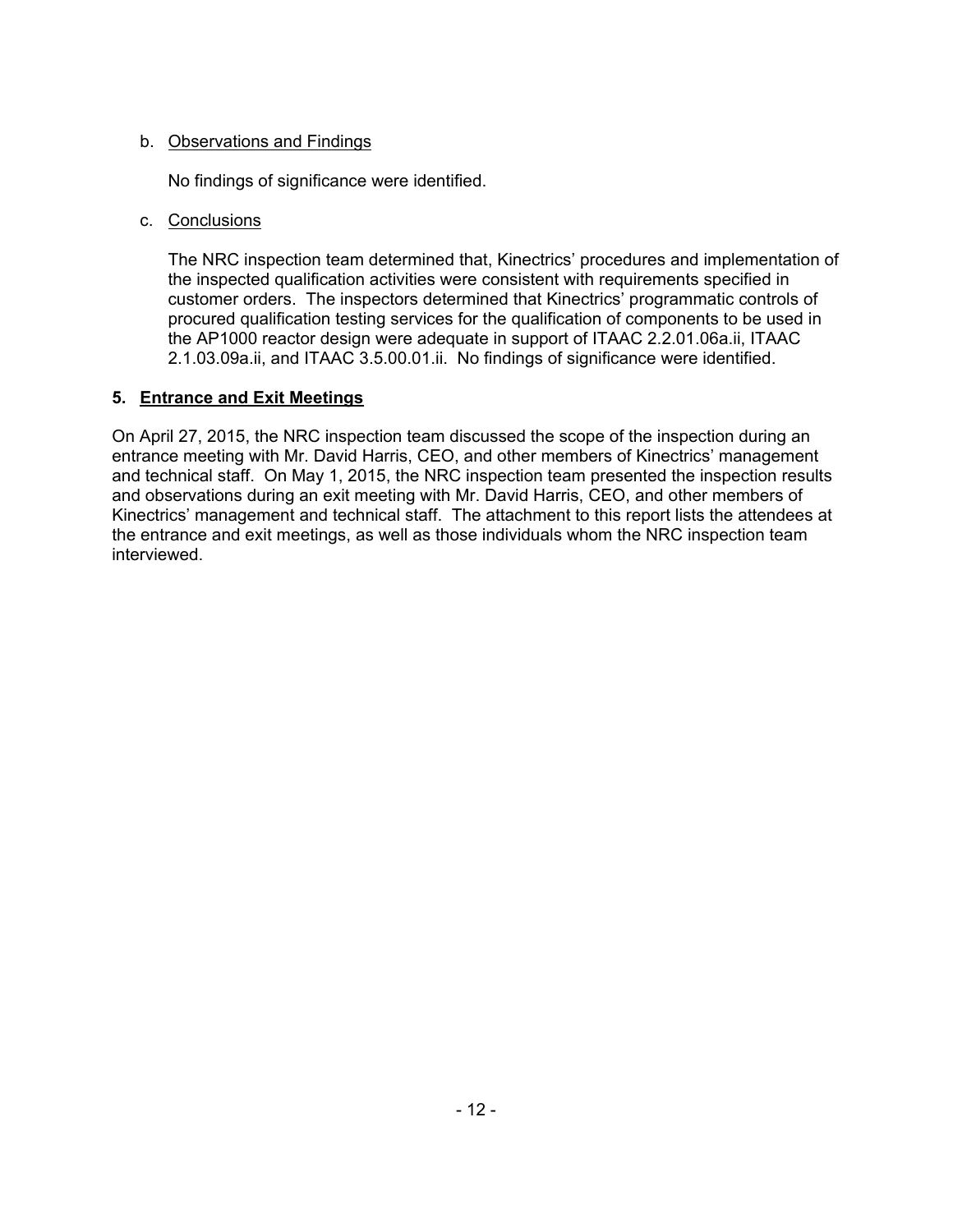# **ATTACHMENT**

# **1. ENTRANCE/EXIT MEETING ATTENDEES**

| <b>Name</b>               | <b>Title</b>                      | <b>Affiliation</b> | <b>Entrance</b> | <b>Exit</b> | <b>Interviewed</b> |
|---------------------------|-----------------------------------|--------------------|-----------------|-------------|--------------------|
| David Harris              | CEO                               | Kinectrics         | X               | X           |                    |
| Garry Chapman             | Director - US Nuclear<br>Programs | Kinectrics         |                 | X.          | $\mathsf{X}$       |
| David Marttilla           | Service Line Lead - EQ            | Kinectrics         | X               | X           | X                  |
| Jeremy Owen               | Project Manager - EQ              | Kinectrics         | X               | X           | X                  |
| Frank<br><b>Bartoszek</b> | <b>QA Supervisor</b>              | Kinectrics         | X               | X           | $\mathsf{X}$       |
| John D'Angelo             | <b>General Manager</b>            | Kinectrics         | X               | X           |                    |
| <b>Bert Grespan</b>       | NPQ Manager                       | Kinectrics         | X               | X           | $\mathsf{X}$       |
| <b>Steve Burany</b>       | Senior Project Manager            | Kinectrics         | X               | X           | X                  |
| <b>Steven Munro</b>       | Technician                        | Kinectrics         | X               |             | X                  |
| David<br>Vellekoop        | <b>Quality Consultant</b>         | Kinectrics         | X               | X           | X                  |
| <b>Philip Dale</b>        | Technician                        | <b>Kinectrics</b>  |                 |             | $\mathsf{X}$       |
| Suresh<br>Channarasappa   | <b>Fellow Engineer</b>            | Westinghouse       | X               | X           |                    |
| George<br>Lipscomb        | Lead Inspector                    | <b>NRC</b>         | X               | X           |                    |
| Jose Jimenez              | Inspector                         | <b>NRC</b>         | X               | X           |                    |
| Alfredo Matos-<br>Marin   | Inspector                         | <b>NRC</b>         | X               | X           |                    |
| Annie Ramirez             | Inspector                         | <b>NRC</b>         | X               | X           |                    |
| Paul Wong                 | Inspector                         | <b>CNSC</b>        | X               | X           |                    |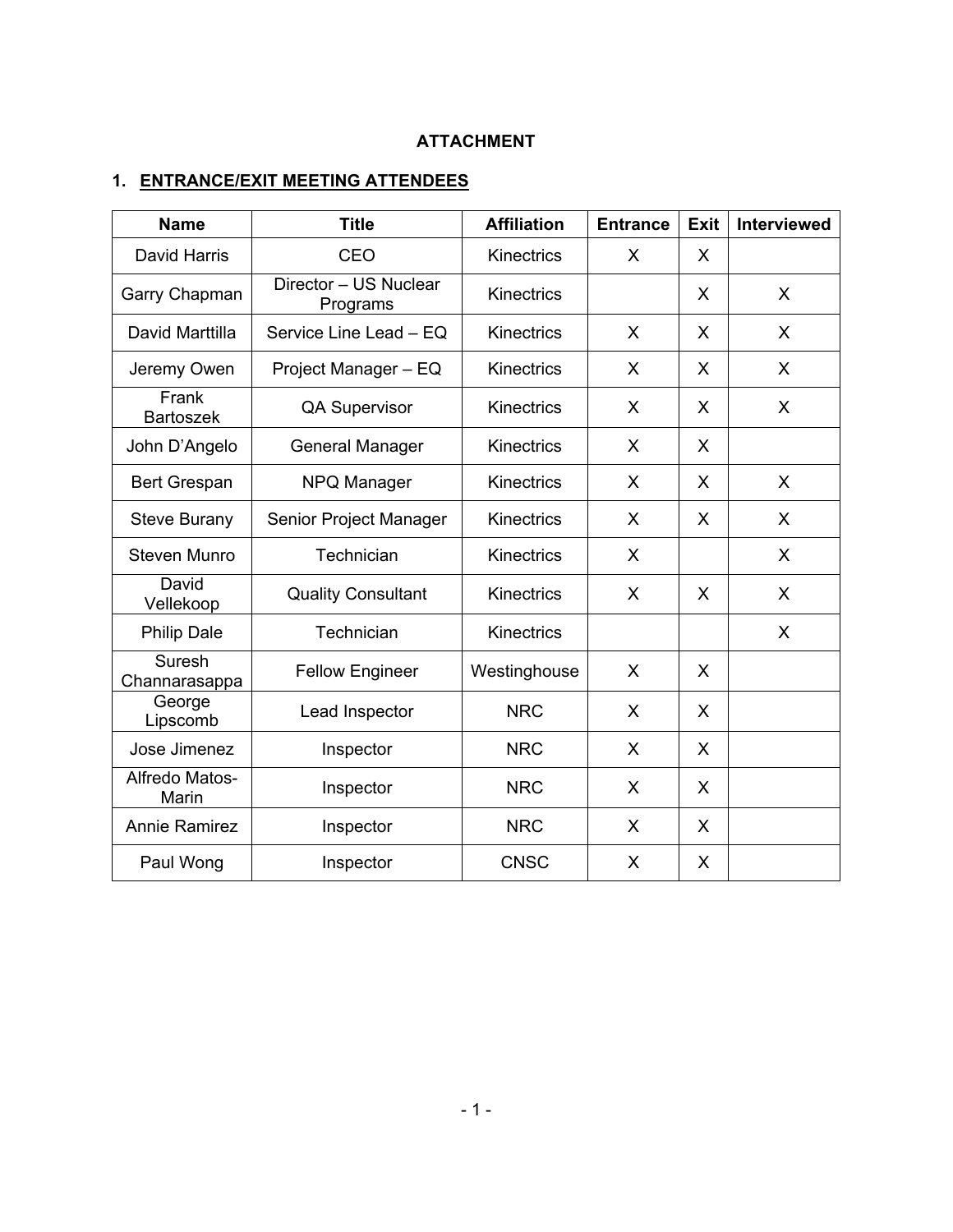## **2. INSPECTION PROCEDURES USED**

IP 43002, "Routine Inspections of Nuclear Vendors"

IP 43004, "Inspection of Commercial-Grade Dedication Programs"

IP 36100, "Inspection of 10 CFR Part 21 and Programs for Reporting Defects and Noncompliance"

# **3. LIST OF ITEMS OPENED, CLOSED, AND DISCUSSED**

| Item Number          | <b>Status</b> | Type       | <b>ITAAC</b> | Description           |
|----------------------|---------------|------------|--------------|-----------------------|
| 99901415/2012-201-01 | Closed        | <b>NON</b> | N/A          | App. B, Criterion VII |
| 99901415/2012-201-02 | Closed        | <b>NON</b> | N/A          | App. B, Criterion IV  |
| 99901415/2012-201-03 | Open          | <b>NON</b> | N/A          | App. B, Criterion III |
| 99901415/2012-201-04 | Closed        | <b>NON</b> | N/A          | App. B, Criterion XVI |
| 99901415/2015-201-01 | Opened        | <b>NON</b> | N/A          | App. B, Criterion XI  |
| 99901415/2015-201-02 | Opened        | <b>NON</b> | N/A          | App. B, Criterion XV  |
| 99901415/2015-201-03 | Opened        | <b>NON</b> | N/A          | App. B, Criterion III |

# **4. Inspections, Tests, Analyses, and Acceptance Criteria (ITAAC)**

The NRC inspectors identified the following ITAAC related to components being tested by Kinectrics. At the time of the inspection, Kinectrics was involved with the testing of safety-related components for the AP1000 reactor design. For the ITAAC listed below, the NRC inspection team reviewed Kinectrics' QA controls in the areas of procurement, training, inspection, testing, and M&TE. The ITAAC's design commitment referenced below are for future use by the NRC staff during the ITAAC closure process; the listing of these ITAAC design commitments does not constitute that they have been met and closed. The NRC inspection team did not identify any findings associated with the ITAAC identified below.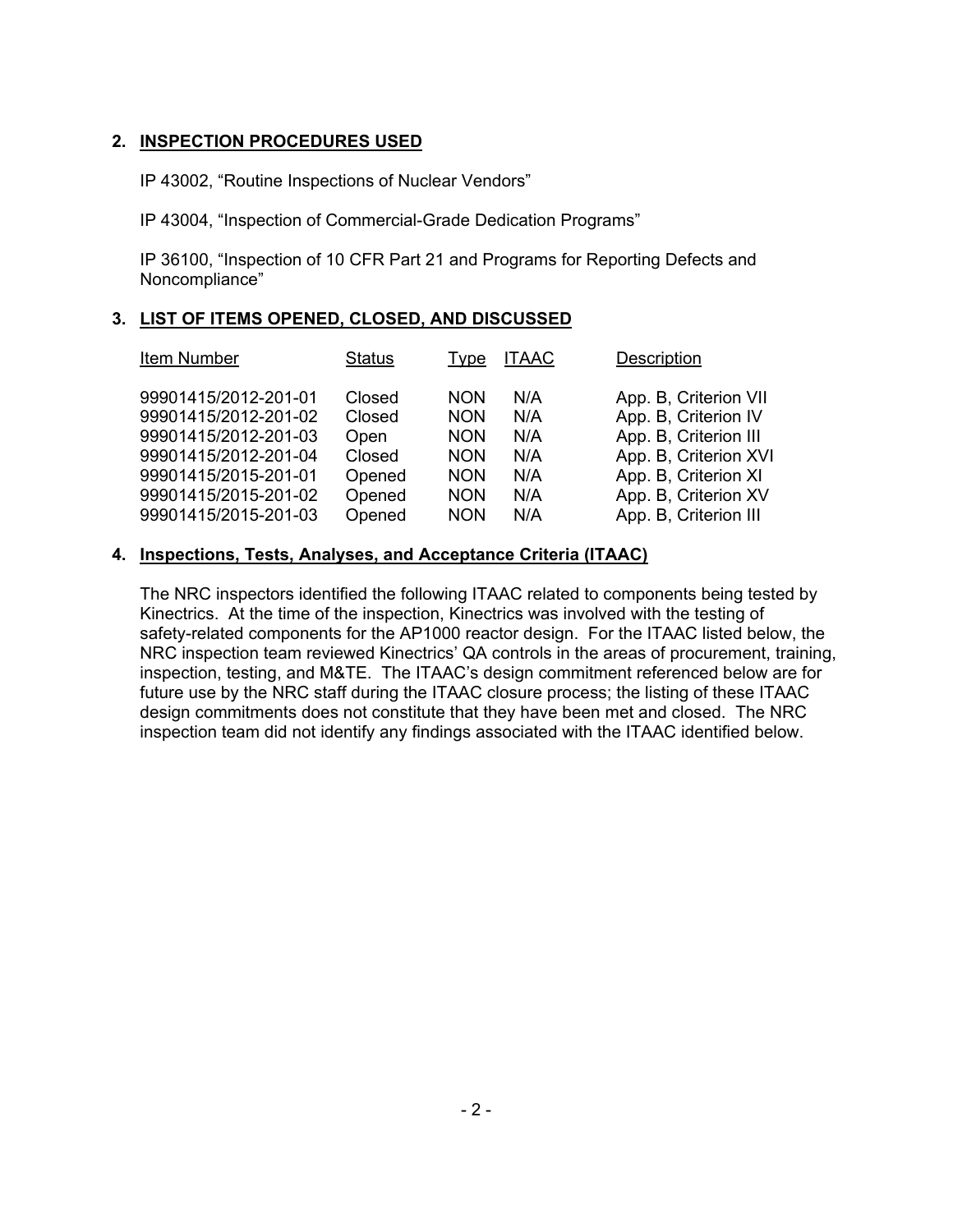| Containment System - The<br>Class 1E equipment identified<br>in Table 2.2.1-1 as being<br>qualified for a harsh<br>environment can withstand<br>the environmental conditions<br>that would exist before,<br>during, and following a DBA<br>without loss of safety-function<br>for the time required to<br>perform the safety-function. | 102 | 2.2.01.06a.ii |
|----------------------------------------------------------------------------------------------------------------------------------------------------------------------------------------------------------------------------------------------------------------------------------------------------------------------------------------|-----|---------------|
| The Class 1E equipment<br>identified in Table 2.1.3-1 as<br>being qualified for a harsh<br>environment can withstand<br>the environmental conditions<br>that would exist before,<br>during, and following a design<br>basis accident without loss of<br>safety-function for the time<br>required to perform the safety-<br>function.   | 82  | 2.1.03.09a.ii |
| The seismic Category I<br>equipment identified in Table<br>3.5-1 can withstand seismic<br>design basis loads without<br>loss of safety-function.                                                                                                                                                                                       | 824 | 3.5.00.01.ii  |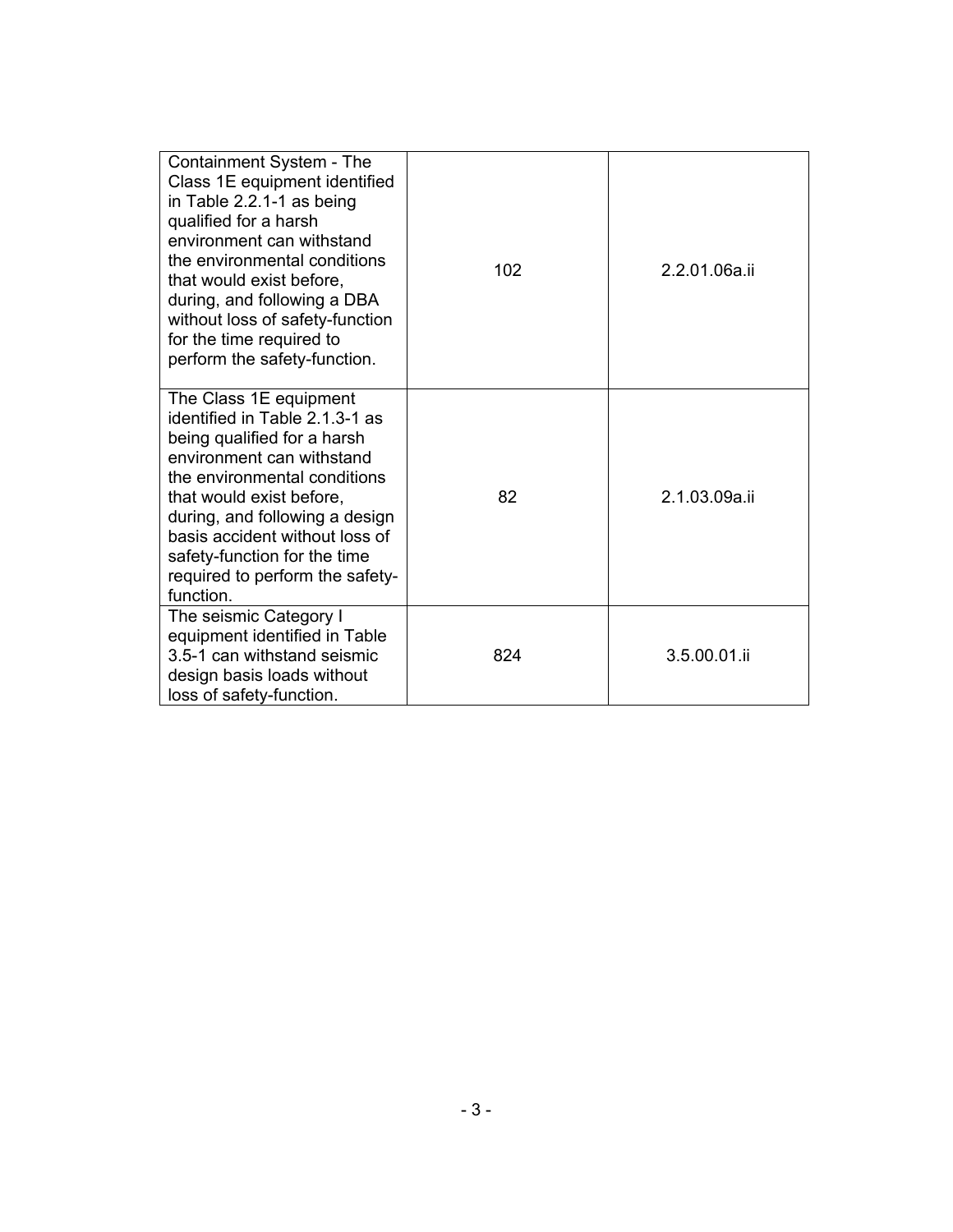# **5. LIST OF ACRONYMS USED**

| Title 10 of the Code of Federal Regulations       |
|---------------------------------------------------|
| Agencywide Documents Access and Management System |
| administrative work instruction                   |
| corrective action report                          |
| <b>Chief Executive Officer</b>                    |
| <b>Canadian Nuclear Safety Commission</b>         |
| certificate of conformance                        |
| commercial-grade-dedication                       |
| design basis accident                             |
| design basis event                                |
| equipment qualification                           |
| high energy line break                            |
| inspection procedure                              |
| intermediate range                                |
| inspection and test plan                          |
| loss of coolant accident                          |
| <b>Multinational Design Evaluation Programme</b>  |
| measuring and test equipment                      |
| nonconformance report                             |
| <b>Nuclear Instrumentation System</b>             |
| notice of anomaly                                 |
| Notice of Nonconformance                          |
| <b>Nuclear Parts &amp; Qualification</b>          |
| <b>Nuclear Regulatory Commission</b>              |
| original equipment manufacturer                   |
| operating procedure                               |
| Type C - Particulate, and Gas Monitor             |
| Type F - Particulate, Iodine and Gas Monitor      |
| purchase order                                    |
| power range                                       |
| quality assurance                                 |
| quality assurance manual                          |
| quality assurance operating procedure             |
| quality form                                      |
| request for quotation                             |
| serial number                                     |
| source range                                      |
|                                                   |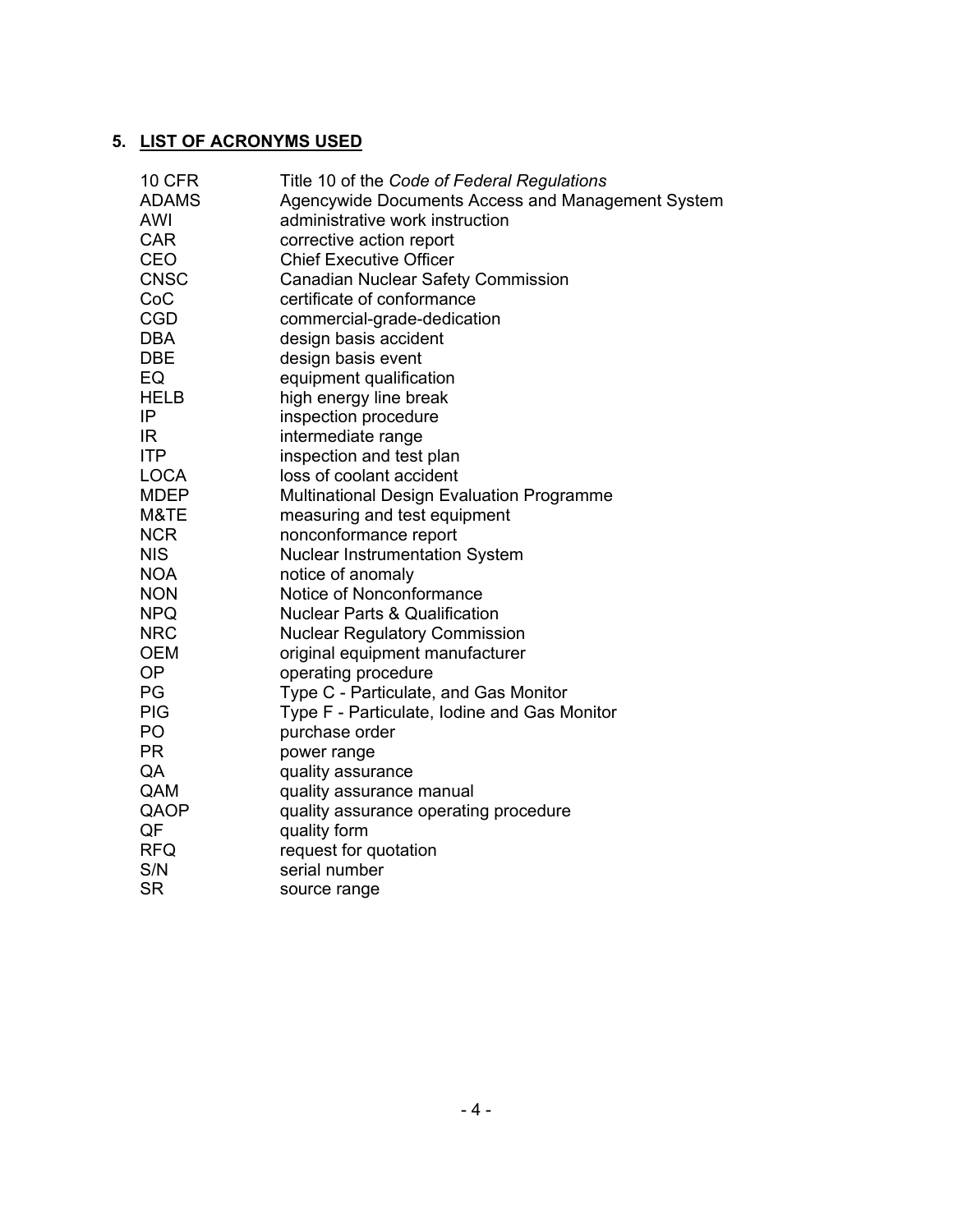## **6. DOCUMENTS REVIEWED**

#### Procedures

"Kinectrics 10CFR50 Appendix B Quality Assurance Manual," Revision I, dated November 18, 2014

QAOP 8.1, "Identification and Control of Test Materials," Revision E, dated December 2012.

QAOP 11.1, "Test Control," Revision F, dated November 30, 2010

QAOP-19-1, "10 CFR Part 21 Evaluations," Revision A, dated November 30, 2010

OP-9-1, "Preparation and Control of Technical Work Instructions," Revision 11, dated July 31, 2011

OP-10-3, "Qualification of Inspectors," Revision 5, dated January 16, 2014

OP-13-1, "Control of Nonconformities," Revision 16, dated August 5, 2014

OP-14-1, "Corrective Action," Revision 12, dated August 30, 2013

OP-14-2, "Preventive Action Plan," Revision 6, dated August 8, 2012

OP-18-1, "Validation of Qualification," Revision 5, dated August 15, 2011

OP-18-2, "Provision of Training," Revision 3, dated August 3, 2000

OP-18-3, "Control of Capability Data," Revision 4, dated August 2000

OP-18-4, "Review of Qualifications," Revision 3, dated August 3, 2000

OP-18-5, "Qualification for New employees," Revision 4, dated August 15, 2001

OP-18-6, "Maintenance of Capability Data," Revision 4, dated August 3, 2000

AWI-3-1, "Complying with Nuclear Quality Program Requirements Imposed by Costumers," Revision 5, dated January 19, 2015

AWI-6-1, "Analytical and Environmental Services Laboratory Purchased Materials & Services," Revision 2, dated April 14, 2015

AWI 6-4, "Commercial Grade Dedication," Revision 3, dated September 23, 2013

AWI-8-2, "Configuration Control of Software," Revision 0, dated March 3, 2014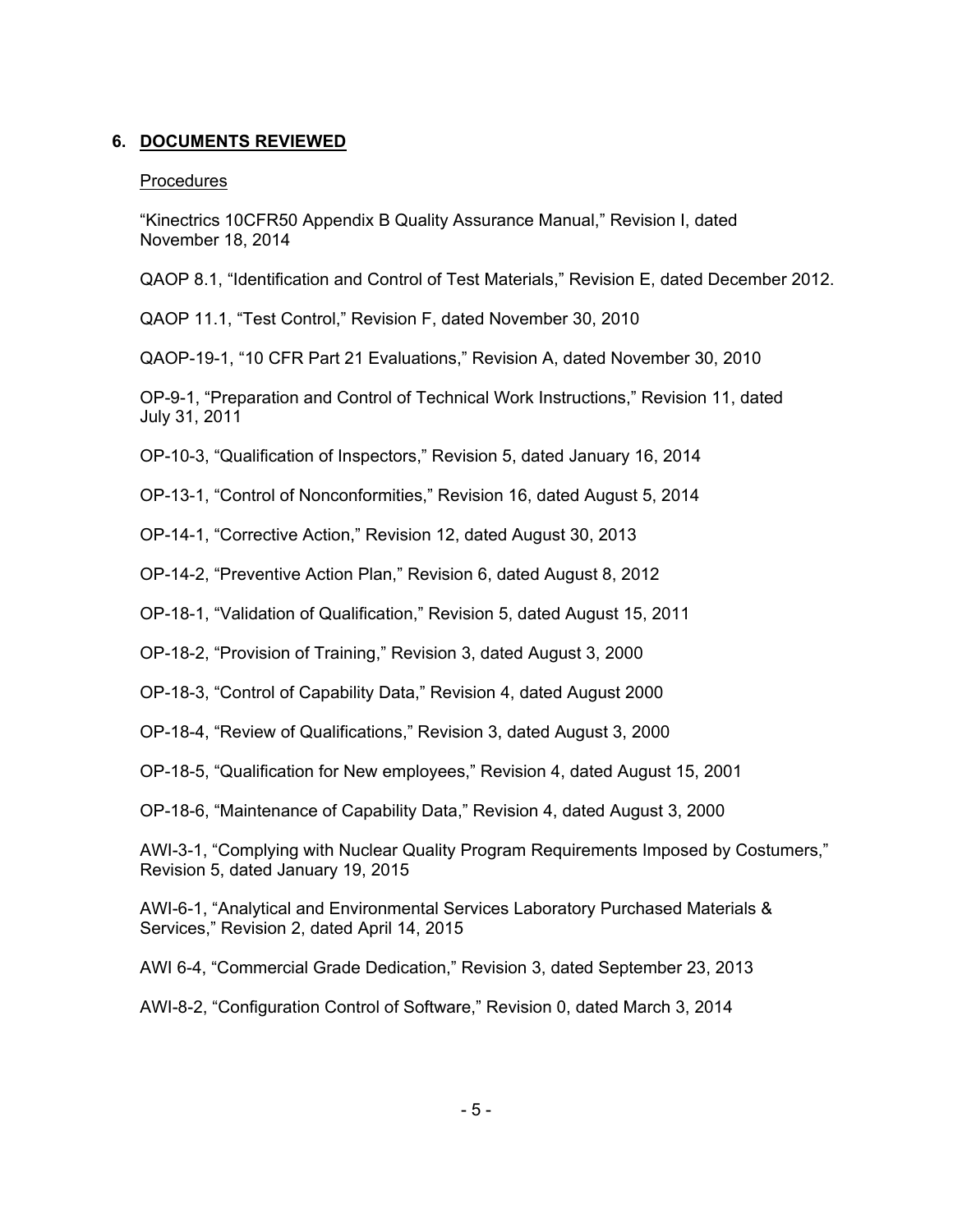### Test Documentation

Test Procedure No.: K-403505-PSWI-0001, "Test Procedure for HELB Steam Test Qualification of Tyco Terminal Blocks for Use at Oconee Nuclear Station," Revision 2, dated April 9, 2015

ITP K-403505-ITP-0001, "Inspection and Test Plan HELB Steam Test of Tyco Terminal Blocks for United Controls International for Use at Duke Energy - Oconee Nuclear Station," Revision 0, dated April 8, 2015

Software Validation: HELB Test, "United Controls HELB Test K-403505," Revision 0, dated April 10, 2015

Baseline Functional Test, "K-403505-DATA-0001: Functional Testing Datasheet," dated April 9, 2015

Test Report K-015963-RP-0004, "Test Report for qualification of C-H HMCP100R3C Circuit Breakers and LWPQ20136 Panels for Duke Oconee," Revision 0, dated October 18, 2013

Test Procedure No.: K-015963-PSWI-004, "Test procedure for qualification of Eaton C-H HMCP100R3C Circuit Breakers for Duke Oconee," Revision 1, dated July 26, 2011

ITP K115012-ITP-0001, "CGD of Eaton Circuit Breakers Part # HMCP100R3C, CAT ID # 0000878617," Revision 1, dated August 3, 2011

Test Procedure No.: K-115239-PSWI-001, "Test Procedure for the Qualification testing of Nuclear Cables Accessories," Revision 3, dated January 30, 2015

Test Procedure No.: K-115256-PSWI-0002, "AP1000 Nuclear Instrumentation System (NIS) Excore Detector Junction Box Connection Assemblies," Revisions 0-4, dated March 5, 2014, to November 25, 2014

ITP K-115256-ITP-0002, "AP1000 Nuclear Instrumentation System (NIS) Excore Detector Junction Box Connection Assemblies 30/60 year Program," Revision 0-2, dated March 7, 2014, to July 29, 2014

ITP K-115256-ITP-0001, "AP1000 Nuclear Instrumentation System (NIS) Excore Detector Junction Box Connection Assembles 5 year Accelerated Program," Revision 2, dated May 16, 2014

Test Procedure No.: K-115266-PSWI-0001, "Test Procedure for qualification Testing of AP1000 NIS Excore Detector Junction Box Connection Assemblies," Revision 5, dated November 25, 2014

Test Procedure No.: K-115256-RA-0001, "Test Report for Qualification Testing of AP1000 NIS Excore Detector Junction Box Connection Assembly Panel 1, 5-year Qualified Life Program," Revision 1, dated February 13, 2015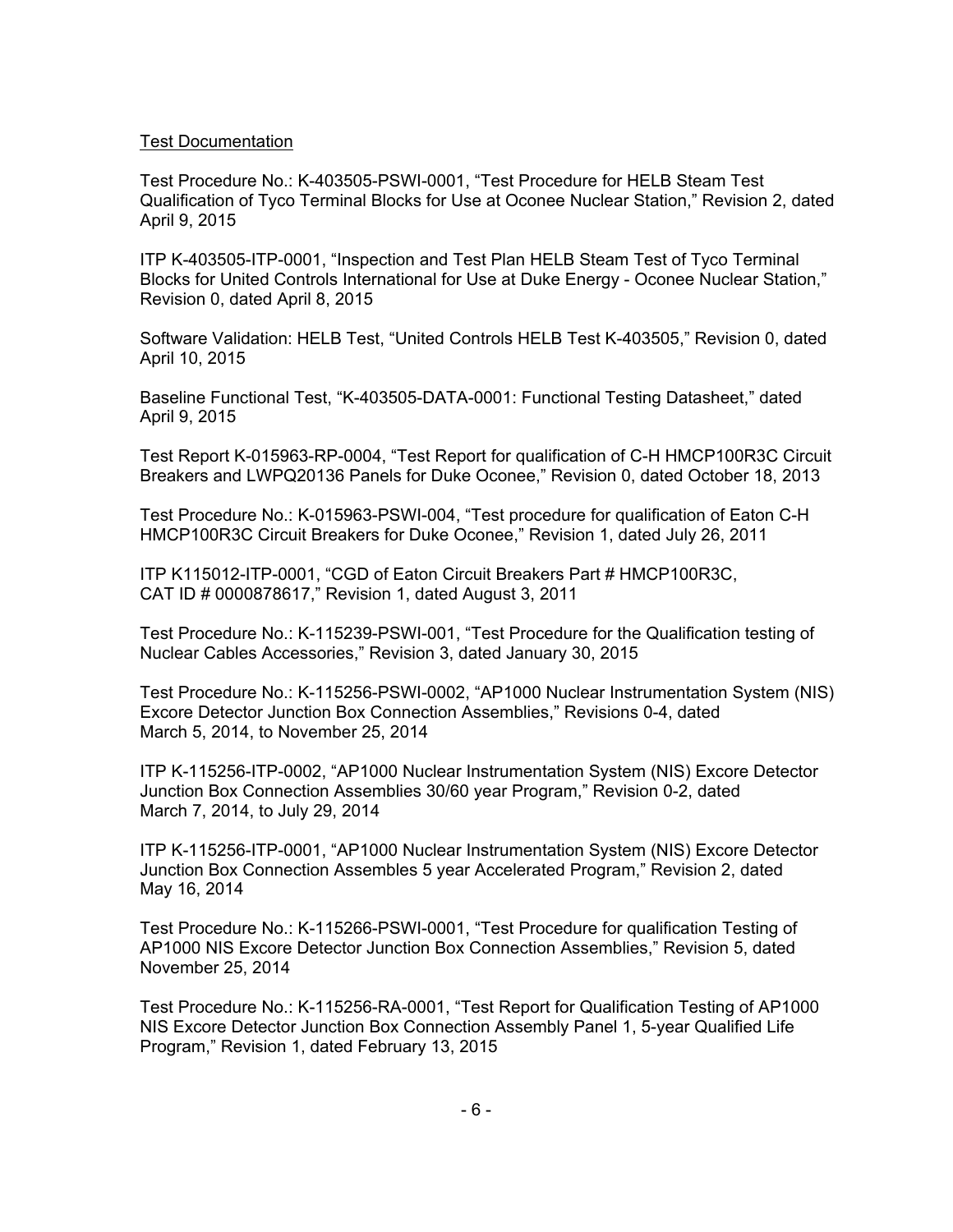Test Log Book and Data Package, "Kinectrics Low-Voltage 2 Penetration Assembly Seismic Qualification," approved July 25, 2012

Test Procedure No.: K-015937-PSWI-0001, "Test Procedure for Qualification Testing of a radiation monitoring system for General Atomics Electromagnetic System (GA-EMS)," Revision 2, dated September 22, 2014

Corrective Action Requests (CAR) / Nonconformance Report (NCR) / Notice of Anomaly (NOA)

CAR 969-1, Re-occurring quality issues on same IMS project, dated February 7, 2014

NCR 1215, Anomalies relating to K-403869, closed September 10, 2012

NCR 1222, Anomalies relating to K-403869, closed November 5, 2012

NCR 2279, Steris Isomedix gamma radiation dose margins, dated March 9, 2015

NCR 2434, Project K-115256, dated July 14, 2014

NCR 2600, Project K-115256, dated November 12, 2014

NCR 2601, Project K-115256, dated November 26, 2014

NCR 2603, Project K-115256, dated November 26, 2014

NCR 2640, Project K-115256, dated December 9, 2014

NCR 2693, Anomalies relating to K-403571, closed April 8, 2015

NCR 2713, Project K-115256, dated December 01, 2015

NOA K115239-NOA-0002 R00, Anomalies relating to PO N22891 and N22487, dated March 26, 2015

NOA K-115256.001-NOA-0001 R01, Anomalies relating to K-115256, dated May 8, 2014

NOA K-115256.002-NOA-0001 R01, Anomalies relating to K-115256, dated May 19, 2014

NOA K-115256.003-NOA-0001 R01, Anomalies relating to K-115256, dated September 9, 2014

NOA K-115256.004-NOA-0001 R00, Anomalies relating to K-115256, dated January 13, 2015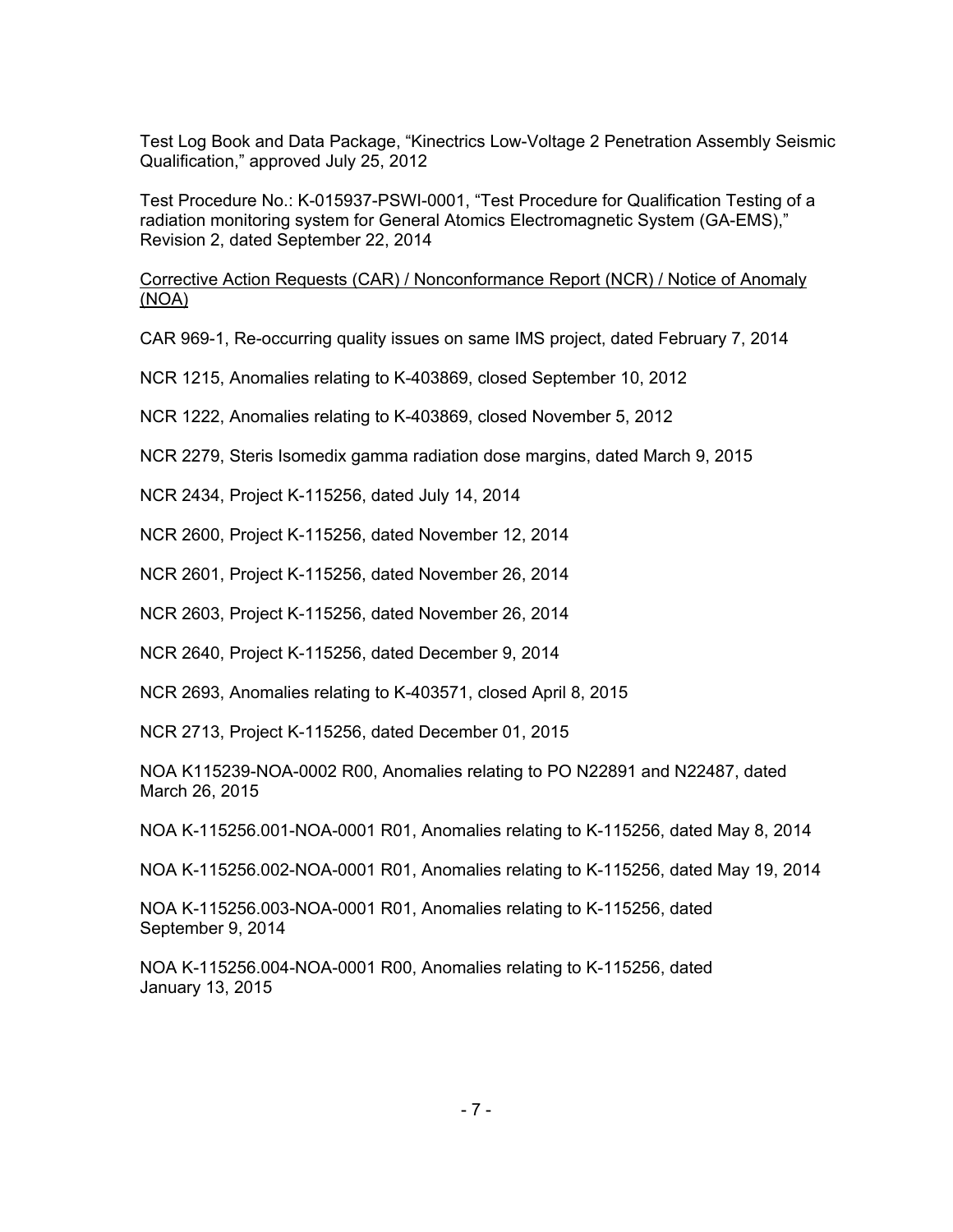#### Procurement and Receiving Documents

UCI PO 2360-4REV1 to Kinectrics for testing services, Revision 0, dated March 18, 2015

UCI PO 001125 to Kinectrics for change request K-403505-CCR-00001-R00, Revision 0, dated November 7, 2014

Inspection Record No. K-403505-II-0001 R00, "Record of Inspection of Incoming Items," dated April 10, 2015

PO 280034498 to Cal-Matrix Metrology for calibration services, Revision 0, dated March 28, 2014

Duke Energy Carolinas PO 00149027 to Kinectrics for dedication of circuit breaker panels, Revision 0, dated July 31, 2011

Duke Energy Carolinas PO 00149028 to Kinectrics for Oconee circuit breakers, Revision 0, dated July 31, 2011

Procurement Plan for Radiation Aging of J-Box Panel 3, "E-Beam," dated August 11, 2014

Procurement Plan for Radiation Aging of J-Box Panel 3, "Steris Isomedix," dated July 24, 2014

PO 280035967 to Steris Isomedix Services for radiation services, Revision 0, dated August 13, 2014

PO 280037894 to Steris Isomedix Services for radiation services, Revision 0, dated February 4, 2015

PO 4500631186, dated February 18, 2014

Westinghouse acceptance records (Form F-7.7-1 Rev. 3) for K-115256-PSWI-0002, Revision 00, 01 and 04

General Atomics PO 4200002657 to Kinectrics for testing services, dated May 1, 2013

PO 280034484 to Alpha Controls & Instrumentation (requisition # 10034280), delivery date April 1, 2014

PO 280034498 to Cal-Metrix Metrology Inc. (requisition #10034294), delivery date April 1, 2015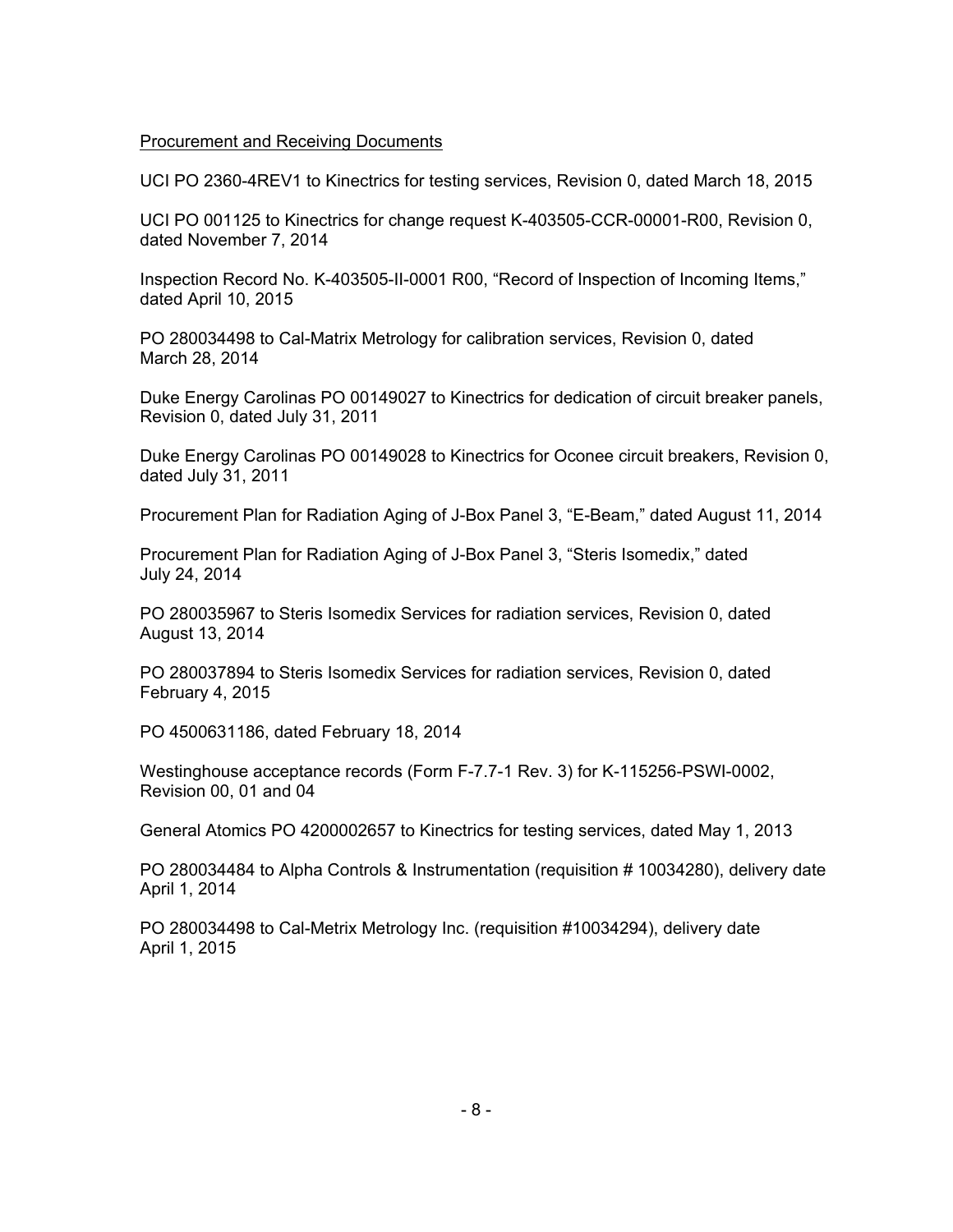## Drawings

General Atomics Drawing No. 04648900, "AP1000 Important to Safety Radiation Monitoring System Qualification Plan," released November 30, 2011

General Atomics Drawing No. 04648907, "RM-200 Process Monitors abnormal environmental test procedure," released September 23, 2013

#### Audit and Survey Documents

E-Beam Survey Report dated June 19, 2012

Audit qualification file for Steris Isomedix (undated)

QA Audit Report QA-2014-11 for Navair Technologies dated July 25, 2014

QA Audit Report QA-2014-15 for Cal-Matrix Metrology dated July 5, 2014

Clark Laboratories Quality Program Kinectrics Audit Report 17123

Audit Report WES-2009-017 for Synergy, LLC, audit dated January 20-23, 2009

Contract and Requirements Documents

Westinghouse NIS MOD 3 J-Box Test Plan RFQ dated January 29, 2014

Customer Contract or PO Review Checklist and Project Approval for UCI PO 001125, Revision 0, and 2360-4, Revision 1, dated November 11, 2014

Kinectrics US Inc. Quotation: K-115256-PROP-002, "Equipment and Environmental Qualification of Mated Connections (30/60 Year Qualified Life), Revision 1

Document: LTR-EQ-14-50, "Revised Qualification Requirements for the AP1000 NIS Junction Box Connection Assemblies," dated March 16, 2014

Document: LTR-EQ-14-65, "Radiation Dose Requirements for the AP1000 Nuclear Instrumentation System (NIS) Junction Box Connection Assemblies and the NIS and Radiation Monitoring System (RMS) EPA Feedthrough Connection Assemblies," dated April 4, 2014

Document: LTR-EQ-14-100, "Seismic Qualification Requirements for the AP1000 NIS J-Box Connection Assemblies," dated June 10, 2014

Document: LTR-EQ-14-120, "Design Basis Accident Requirements for AP1000 Nuclear Instrumentation System Junction Box Panel Connection Assemblies," dated July 9, 2014

Document: NA-NIS-14-003, "AP1000 Nuclear Instrumentation System (NIS) Excore Cables Acceptance Criteria and Test Monitoring," Revision 1, dated July 3, 2014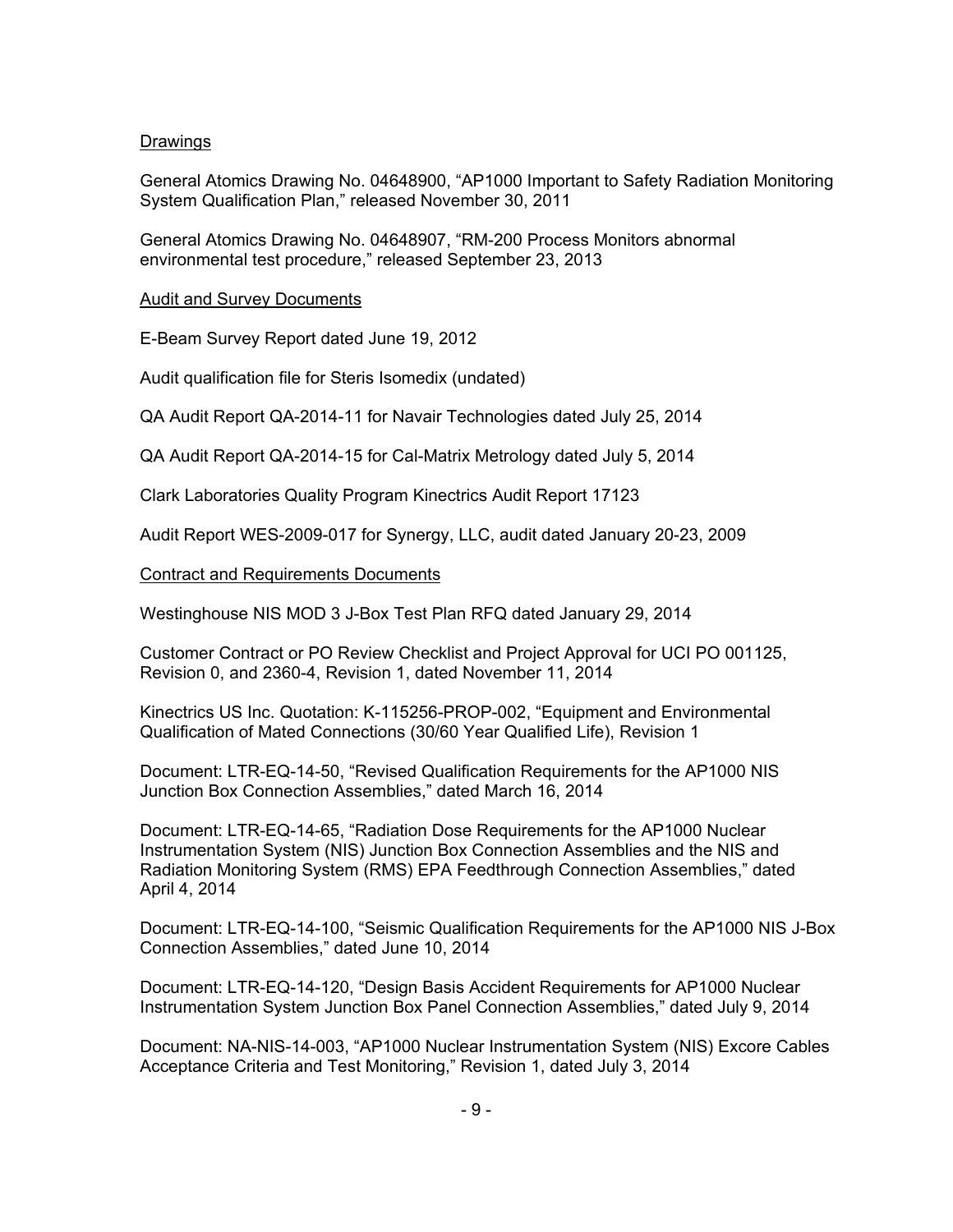# Calibration Documents

Industrial Systech Ltd. Certificate of Calibration 43164, "Kinectrics Type-T Thermocouple KIN-03804," dated January 21, 2015

Certificate No. 38528, "Type-K Thermocouple," dated October 23, 2013

Certificate No. 2000215687, "Meggar (AVO)," dated September 12, 2013

Cert/SO No. 9-800NN-41-1, "Hi-pot tester AC/DC," dated March 28, 2014

Certificates of calibration, "16-Channel Thermocouple Input Module (KIN-02498)"

Certificates of calibration, "Pressure sensor/transducer (KIN-02614)"

Certificates of calibration, "Temp/Press/humidity transmitter (KIN-00968)"

Certificates of calibration, "Digital multi-meter (KIN-02477)"

Certificates of calibration, "Accelerometer (Equip. #32286)"

Criterion Instruments (Global EMC), Certificate of Compliance 101119-1, order 39181, S/N 14, dated November 19, 2010

Alpha Controls & Instrumentation, Report of Calibration AC15021124-L0430873, S/N L0430873, date February 6, 2015

Cal-Matrix, Certificate of Calibration, S/N T1H6023, dated December 03, 2014

Cal-Matrix, Certificate of Calibration, S/N 26870030, dated July 30, 2015

Cal-Matrix, Certificate of Calibration, S/N MY49006261, dated November 6, 2014

Sintrax Instruments, Calibration Certificate, S/N G4240023, dated June 16, 2014

Industrial Systech Ltd., Certificate of Calibration # 41017, dated June 4, 2014

Cal-Matrix, Supplemental Report for 9-805PF-101-1, Calibration Lab Data, dated July 31, 2014

## Miscellaneous Documents

Kinectrics letter to US NRC, "Potential Part 21 Issue on Irradiations Performed by Steris Isomedix Services (Steris) in Whippany, New Jersey," dated June 27, 2014

Steris Isomedix Services letter to affected customers, "Isomedix Service in Whippany NJ NRC Inspection Findings," dated June 18, 2014